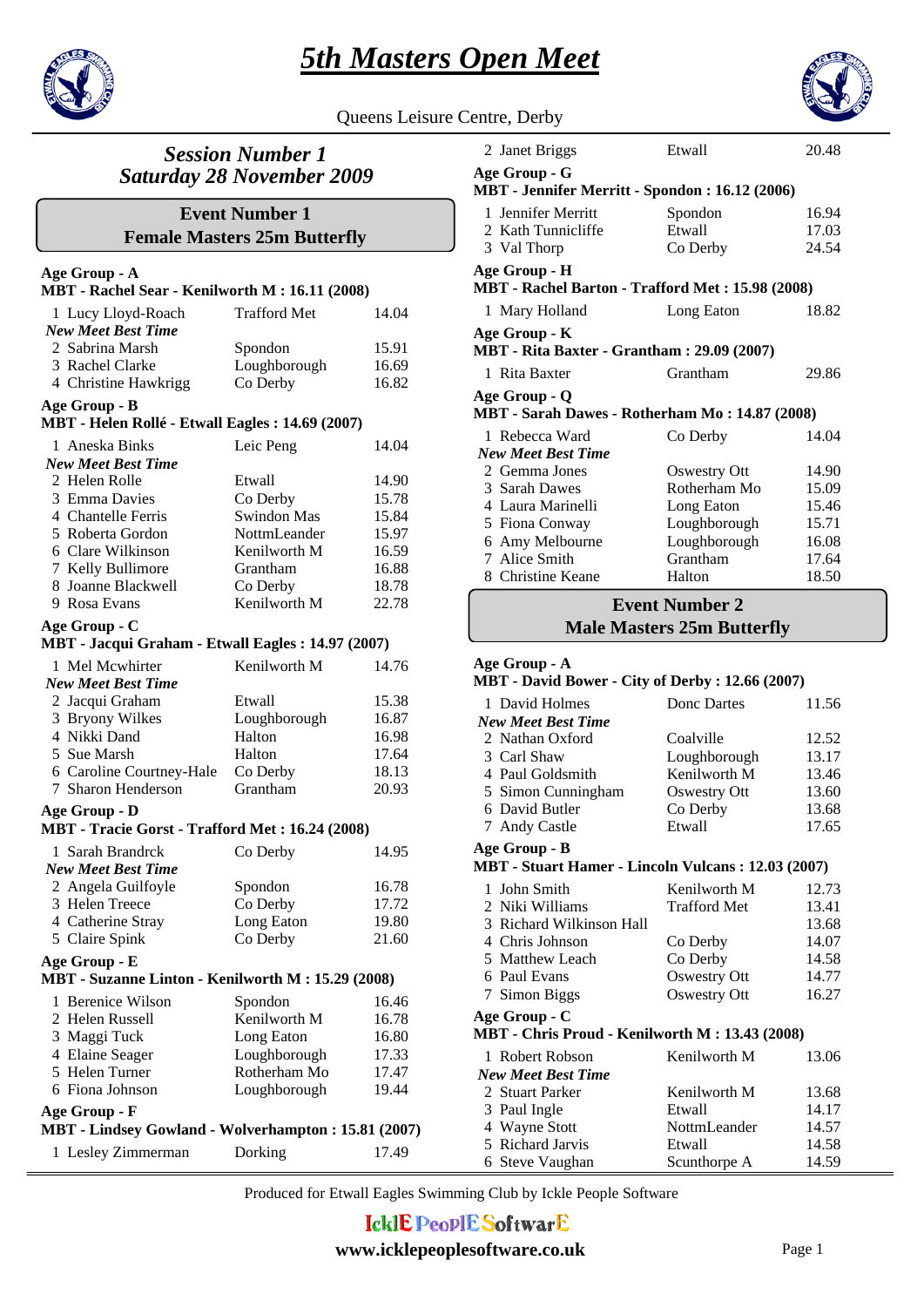



| Queens Leisure Centre, Derby |  |  |
|------------------------------|--|--|

| 7 Chris Rolle                                         | Etwall                        | 15.03 |
|-------------------------------------------------------|-------------------------------|-------|
| 8 Robert Moore                                        | Long Eaton                    | 15.18 |
| 9 Stephen Prince                                      | Etwall                        | 15.32 |
| Age Group - D                                         |                               |       |
| MBT - Nils Ruldolph - Rostock (Germany): 12.29 (2006) |                               |       |
| $l = \text{Carl Barkley}$                             | Halton                        | 12.91 |
| $1=$ Chris Ryall                                      | Kenilworth M                  | 12.91 |
| 3 Steve Goodall                                       | Rykneld SP                    | 13.15 |
| 4 Gary Vickers                                        | Etwall                        | 13.60 |
| 5 Jonathan Oddy                                       | <b>Buxton</b>                 | 13.91 |
| Age Group - E                                         |                               |       |
| MBT - Andrew Burnes - Trident: 13.64 (2006)           |                               |       |
| 1 Michael Pepper                                      | Rotherham Mo                  | 14.54 |
| 2 Marc Turnbull                                       | Grantham                      | 14.81 |
| 3 Mark Jones                                          | Everton                       | 15.18 |
| 4 Bob Bolton                                          | <b>Trafford Met</b>           | 16.62 |
| Age Group - F                                         |                               |       |
| MBT - Alan Jones - Trafford Met: 13.82 (2008)         |                               |       |
| 1 Martyn Finney                                       | Etwall                        | 15.33 |
| 2 Michael Spencer                                     | Co Derby                      | 15.53 |
| 3 Michael Dawes                                       | Rotherham Mo                  | 15.82 |
| Age Group - G                                         |                               |       |
| <b>MBT</b> - Derek Booth - Halton: 15.19 (2007)       |                               |       |
| 1 Neville Barton                                      | <b>Trafford Met</b>           | 14.99 |
| <b>New Meet Best Time</b>                             |                               |       |
| 2 Steve Giblenn                                       | Loughborough                  | 15.19 |
| 3 Dave Thorp                                          | Co Derby                      | 15.57 |
| 4 Christopher Thorp                                   | Co Derby                      | 17.11 |
| Age Group - H                                         |                               |       |
| <b>MBT</b> - Chris Burge - Etwall: 15.92 (2008)       |                               |       |
| 1 James Corbett                                       | Belper                        | 15.90 |
| <b>New Meet Best Time</b>                             |                               |       |
| 2 Chris Burge                                         | Etwall                        | 16.37 |
| 3 Danny Roberts                                       | Co Sheffield                  | 17.11 |
| 4 John Holland                                        | Etwall                        | 18.90 |
| Age Group - J                                         |                               |       |
| MBT - Garfield Thomas - Bridgend: 16.48 (2007)        |                               |       |
| 1 Paul Clarke                                         | Luton                         | 19.93 |
| 2 Roger Harrison                                      | <b>Trafford Met</b>           | 26.67 |
|                                                       | *** Swimmers Disqualified *** |       |
| 0 Neil Mackinnon                                      | <b>Trafford Met</b>           |       |
| Start before starting signal                          |                               |       |
| Age Group - K                                         |                               |       |
| MBT - Arthur Lowe - Kenilworth: 17.67 (2007)          |                               |       |
| 1 Ian Chearman                                        | Co Derby                      | 23.85 |
| Age Group - Q                                         |                               |       |
| MBT - Alistair Crawford - Rotherham Mo: 11.90 (2008)  |                               |       |
| 1 James Pepper                                        | Rotherham Mo                  | 12.53 |
| 2 Craig Ward                                          | Stockport Mo                  | 12.67 |
| 3 Jonathan Morgan                                     | <b>Oswestry Ott</b>           | 13.25 |
| 4 David Underhill                                     | Kenilworth M                  | 13.92 |
| 5 Aled Williams                                       | <b>Oswestry Ott</b>           | 14.56 |
| 6 Ben Maloney                                         | Halton                        | 14.68 |

| 7 Peter Fynes                                                            | <b>Oswestry Ott</b>         | 15.28          |  |  |
|--------------------------------------------------------------------------|-----------------------------|----------------|--|--|
|                                                                          | <b>Event Number 3</b>       |                |  |  |
| <b>Female Masters 50m Freestyle</b>                                      |                             |                |  |  |
|                                                                          |                             |                |  |  |
| Age Group - A<br>MBT - Kirstie Donaldson - Etwall: 29.16 (2008)          |                             |                |  |  |
| 1 Kirstie Donaldson<br><b>New Meet Best Time</b>                         | Etwall                      | 28.66          |  |  |
| 2 Sabrina Marsh                                                          | Spondon                     | 29.91          |  |  |
| 3 Emma Fullwood<br>4 Christine Hawkrigg                                  | <b>Brierley</b><br>Co Derby | 30.82<br>31.03 |  |  |
|                                                                          |                             |                |  |  |
| Age Group - B<br>MBT - Stephanie Brakespear - NottmLeander: 29.17 (2008) |                             |                |  |  |
| 1 Aneska Binks                                                           | Leic Peng                   | 28.95          |  |  |
| <b>New Meet Best Time</b>                                                | NottmLeander                |                |  |  |
| 2 Stephanie Brakespear<br>3 Emma Davies                                  | Co Derby                    | 30.88<br>32.07 |  |  |
| 4 Sarah Brooksbank                                                       | Leic Peng                   | 33.88          |  |  |
| 5 Claire O'Reilly                                                        | Kenilworth M                | 35.69          |  |  |
| 6 Joanne Blackwell                                                       | Co Derby                    | 36.43          |  |  |
| 7 Rosa Evans                                                             | Kenilworth M                | 40.36          |  |  |
| Age Group - C                                                            |                             |                |  |  |
| MBT - Mel Mcwhirter - Kenilworth M: 28.94 (2008)                         |                             |                |  |  |
| 1 Bryony Wilkes                                                          | Loughborough                | 33.72          |  |  |
| 2 Caroline Courtney-Hale                                                 | Co Derby                    | 34.36          |  |  |
| 3 Lisa Stansbie                                                          | Etwall                      | 35.98          |  |  |
| Age Group - D                                                            |                             |                |  |  |
| MBT - Deborah Loftus - Etwall Eagles: 33.60 (2006)                       |                             |                |  |  |
| 1 Sarah Brandrck                                                         | Co Derby                    | 29.66          |  |  |
| <b>New Meet Best Time</b>                                                |                             |                |  |  |
| 2 Rebbecca Smith                                                         | Lichfield                   | 32.19          |  |  |
| 3 Sharon Lock                                                            | Melton M'bry                | 32.49          |  |  |
| 4 Angela Guilfoyle<br>5 Helen Treece                                     | Spondon                     | 33.27<br>34.62 |  |  |
| 6 Linda Mellor                                                           | Co Derby<br>Etwall          | 41.50          |  |  |
| 7 Ashley Kingsnorth                                                      | Co Leeds                    | 43.05          |  |  |
| Age Group - E                                                            |                             |                |  |  |
| MBT - Suzanne Linton - Kenilworth M : 30.21 (2008)                       |                             |                |  |  |
| <b>Berenice Wilson</b><br>1.                                             | Spondon                     | 31.71          |  |  |
| 2 Helen Russell                                                          | Kenilworth M                | 33.95          |  |  |
| 3 Maggi Tuck                                                             | Long Eaton                  | 34.08          |  |  |
| 4 Elaine Seager                                                          | Loughborough                | 34.89          |  |  |
| 5 Helen Turner                                                           | Rotherham Mo                | 35.39          |  |  |
| 6 Sue Altoft                                                             | Co Derby                    | 38.97          |  |  |
| Age Group - F                                                            |                             |                |  |  |
| MBT - Lindsey Gowland - Wolverhampton: 30.36 (2007)                      |                             |                |  |  |
| 1 Lindsey Gowland                                                        | Etwall                      | 30.45          |  |  |
| 2 Christine Gillard                                                      | Newark                      | 35.49          |  |  |
| 3 Lesley Fullwood                                                        | <b>Brierley</b>             | 50.21          |  |  |
| Age Group - G                                                            |                             |                |  |  |
| MBT - Rachel Barton - Aquabears: 32.17 (2006)                            |                             |                |  |  |
| 1 Kath Tunnicliffe                                                       | Etwall                      | 32.69          |  |  |
| 2 Val Thorp                                                              | Co Derby                    | 33.83          |  |  |
| 3 Jennifer Merritt                                                       | Spondon                     | 34.15          |  |  |

Produced for Etwall Eagles Swimming Club by Ickle People Software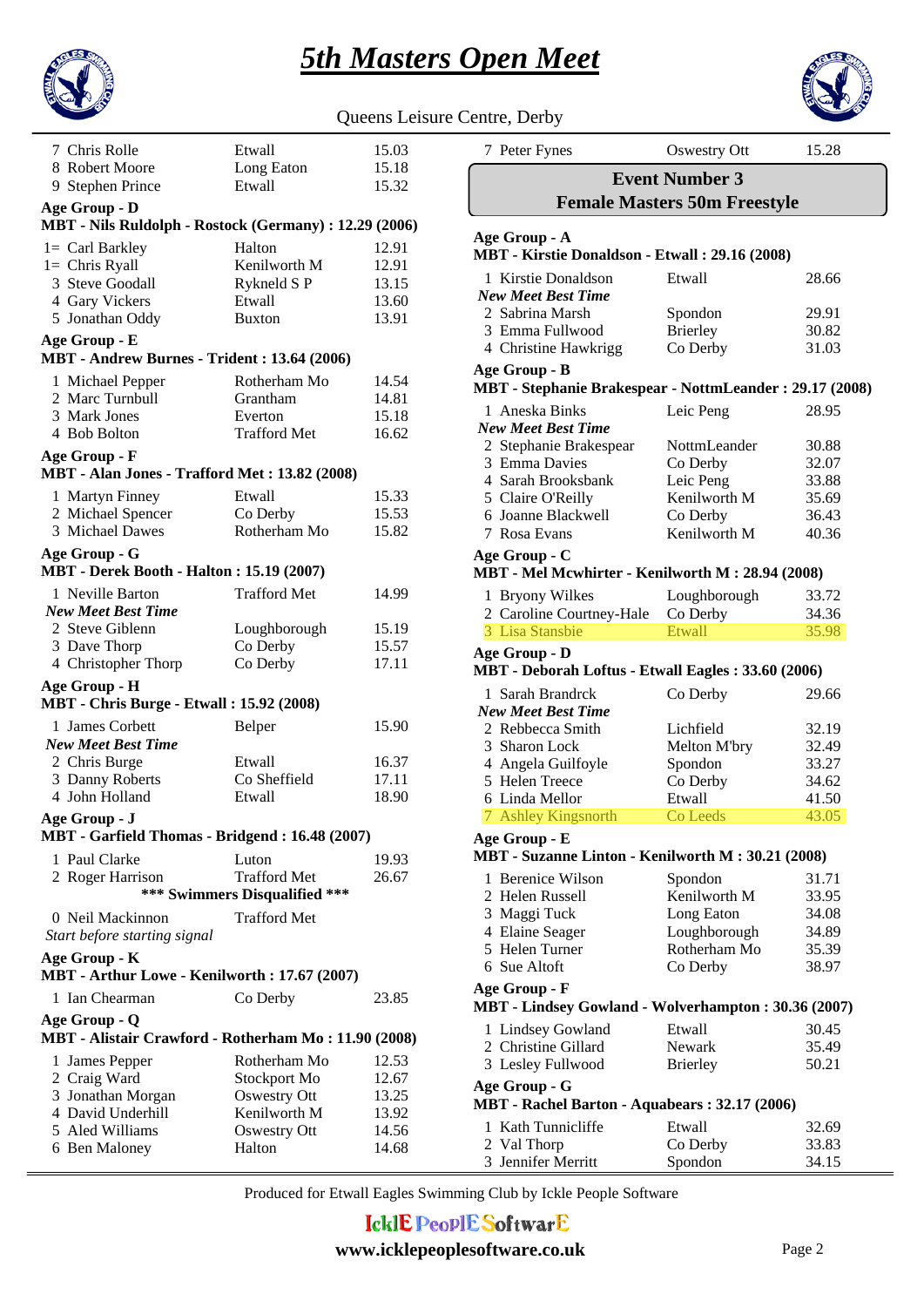



Queens Leisure Centre, Derby

| Age Group - H                                                   |                                               |                |  |
|-----------------------------------------------------------------|-----------------------------------------------|----------------|--|
| MBT - Mary Holland - Long Eaton: 36.69 (2007)                   |                                               |                |  |
| 1 Rachel Barton                                                 | <b>Trafford Met</b>                           | 31.68          |  |
| <b>New Meet Best Time</b>                                       |                                               |                |  |
| 2 Mary Holland                                                  | Long Eaton                                    | 37.94          |  |
| Age Group - K                                                   |                                               |                |  |
| MBT - Barbara Morton - Darwen: 49.06 (2006)                     |                                               |                |  |
| 1 Naomi Crowder                                                 | Co Sheffield<br>*** Swimmers Disqualified *** | 52.75          |  |
|                                                                 | Grantham                                      |                |  |
| 0 Rita Baxter<br>Start before starting signal                   |                                               |                |  |
|                                                                 |                                               |                |  |
| Age Group - Q<br>MBT - Jackie Barker - Kenilworth: 29.24 (2006) |                                               |                |  |
| 1 Rebecca Ward                                                  | Co Derby                                      | 28.12          |  |
| New Meet Best Time                                              |                                               |                |  |
| 2 Gemma Jones                                                   | <b>Oswestry Ott</b>                           | 29.57          |  |
| 3 Rowena Brighton                                               | Etwall                                        | 31.01          |  |
| 4 Kirsten Baddick                                               | Kenilworth M                                  | 31.06          |  |
| 5 Amy Melbourne                                                 | Loughborough                                  | 31.37          |  |
| 6 Emma Carter                                                   | NottmLeander                                  | 31.40          |  |
| 7 Laura Marinelli                                               | Long Eaton                                    | 31.82          |  |
| 8 Fiona Conway                                                  | Loughborough                                  | 32.62          |  |
| 9 Charlotte Howard                                              | Etwall                                        | 35.03          |  |
| 10 Alice Smith                                                  | Grantham                                      | 35.96          |  |
| 11 Keely Musselwhite                                            | Long Eaton                                    | 36.57          |  |
| <b>Event Number 4</b>                                           |                                               |                |  |
|                                                                 |                                               |                |  |
|                                                                 | <b>Male Masters 50m Freestyle</b>             |                |  |
| Age Group - A                                                   |                                               |                |  |
| MBT - Paul Longland - Trafford Met: 25.60 (2008)                |                                               |                |  |
|                                                                 |                                               |                |  |
| 1 David Holmes<br><b>New Meet Best Time</b>                     | Donc Dartes                                   | 23.62          |  |
| 2 David Holland                                                 | Etwall                                        |                |  |
|                                                                 | NottmLeander                                  | 25.92<br>26.77 |  |
| 3 Haseley Gordon                                                | <b>Trafford Met</b>                           | 27.34          |  |
| 4 Jonny Giles<br>5 Simon Cunningham                             | <b>Oswestry Ott</b>                           | 27.44          |  |
| 6 David Butler                                                  | Co Derby                                      | 27.89          |  |
|                                                                 |                                               |                |  |
| Age Group - B<br>MBT - Paul Keens - Co Sheffield: 26.58 (2008)  |                                               |                |  |
|                                                                 |                                               |                |  |
| 1 Richard Wilkinson Hall                                        |                                               | 27.19          |  |
| 2 John Smith                                                    | Kenilworth M                                  | 27.21          |  |
| 3 Neil Barnes                                                   | Halton                                        | 27.30          |  |
| 4 Matt Glover                                                   | <b>Bramcote</b>                               | 27.43          |  |
| 5 Chris Johnson<br>6 Chris Gubb                                 | Co Derby                                      | 27.76          |  |
| 7 Steven Chamberlain                                            | Loughborough<br>Etwall                        | 27.92          |  |
|                                                                 | Etwall                                        | 28.16          |  |
| 8 Stephen Heather                                               | <b>Trafford Met</b>                           | 28.62          |  |
| 9 Niki Williams<br>10 Matthew Leach                             |                                               | 28.71          |  |
| 11 Paul Evans                                                   | Co Derby                                      | 29.27<br>29.99 |  |
| 12 Robert Egan                                                  | <b>Oswestry Ott</b><br>Kenilworth M           | 30.44          |  |

14 Simon Biggs Oswestry Ott 33.04 15 Gareth Wilkinson Kenilworth M 36.74

#### 1 Steve Goult **Kenilworth M** 27.15 **MBT - Henry Naethbohm - Rostock (Germany) : 26.22 (2006) Age Group - C** 2 Stuart Parker Kenilworth M 27.16 3 Robert Robson Kenilworth M 27.28 4 Wayne Stott **NottmLeander** 27.34 5 Richard Jarvis Etwall 28.71 6 Scott Davison Co Sheffield 28.97  $7 =$  Richard Hale Etwall 29.18  $7=$  Karl Harrison Loughborough 29.18 9 Dave Loines Haden Hill 30.06 10 Stephen Prince Etwall 31.27 1 Simon Rigg Rugby 26.75 **MBT - Marcel Scholten - Modernians : 25.45 (2006) Age Group - D** 2 Ian Wilkes Loughborough 27.07 3 Chris Ryall Kenilworth M 27.47 4 Jonathan Oddy Buxton 28.50 5 John Hamilton Kenilworth M 28.85 6 Richard Hathgrall Stroud 30.02 7 Mark Leach Trafford Met 31.74 8 Mike Chatten Winsford 32.57 9 Andy Markgraf Etwall 35.99 1 Mark Partridge Stroud 28.30 **MBT - Alec Johnson - Trafford Met : 26.63 (2008) Age Group - E** 2 Steve Conway Loughborough 28.53 3 Simon Collingham NottmLeander 29.75<br>4 Marc Turnbull Grantham 29.81 4 Marc Turnbull Grantham 5 Michael Pepper Rotherham Mo 30.28 6 Mark Jones Everton 30.64 1 Martyn Finney Etwall 31.10 **MBT - Alan Jones - Trafford Met : 27.96 (2008) Age Group - F** 2 Michael Dawes Rotherham Mo 31.55 3 John Duffield Etwall 33.53 4 Michael Spencer Co Derby 33.59 1 Neville Barton Trafford Met 28.10 *New Meet Best Time* **MBT - James Corbett - Belper Marlins : 30.91 (2007) Age Group - G** 2 Trevor Clark Kenilworth M 28.60 3 Dave Thorp Co Derby 32.50 4 Christopher Thorp Co Derby 32.97 5 Ray Kearsey Brierley 39.12 1 Derek Booth Halton 30.65 *New Meet Best Time* **MBT - Jim Blackwell - City of Derby : 33.71 (2006) Age Group - H** 2 James Corbett Belper 31.29 3 Danny Roberts Co Sheffield 34.11 4 Chris Burge Etwall 34.61 5 John Holland Etwall 35.82

6 Jim Blackwell Co Derby 35.90

Produced for Etwall Eagles Swimming Club by Ickle People Software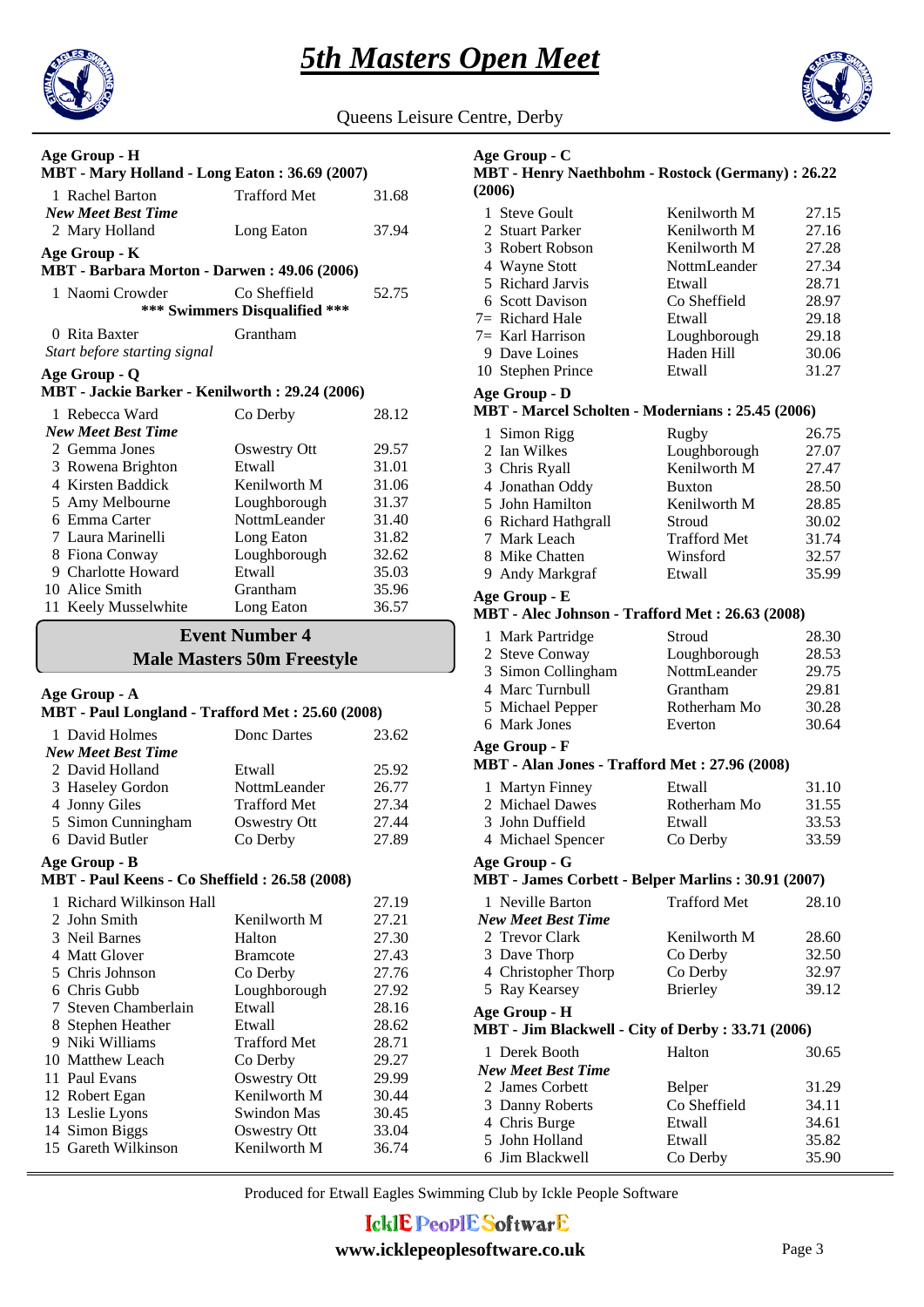



| Queens Leisure Centre, Derby |  |  |
|------------------------------|--|--|
|                              |  |  |

| 7 Ray Marshall                                       | Halton              | 40.92 |
|------------------------------------------------------|---------------------|-------|
| 8 Richard Milner                                     | Etwall              | 45.71 |
| Age Group - J                                        |                     |       |
| MBT - Neil Mackinnon - Trafford Met: 29.89 (2008)    |                     |       |
| 1 Neil Mackinnon                                     | <b>Trafford Met</b> | 29.45 |
| <b>New Meet Best Time</b>                            |                     |       |
| 2 Paul Clarke                                        | Luton               | 37.42 |
| 3 Roger Harrison                                     | <b>Trafford Met</b> | 43.31 |
| Age Group - K                                        |                     |       |
| MBT - Arthur Lowe - Kenilworth: 33.29 (2007)         |                     |       |
| 1 Ian Chearman                                       | Co Derby            | 38.54 |
| 2 John Anderson                                      | Trafford Met        | 42.25 |
| Age Group - Q                                        |                     |       |
| MBT - Alistair Crawford - Rotherham Mo: 24.30 (2008) |                     |       |
| 1 Steve Millican                                     | Rotherham Mo        | 25.18 |
| 2 Richard Bell                                       | Louth               | 25.50 |
| 3 Craig Ward                                         | Stockport Mo        | 25.68 |
| 4 Aled Williams                                      | <b>Oswestry Ott</b> | 27.04 |
| 5 Jonathan Morgan                                    | Oswestry Ott        | 27.46 |
| 6 Ben Maloney                                        | Halton              | 27.49 |
| 7 David Underhill                                    | Kenilworth M        | 28.66 |
| 8 William Lee                                        | Stroud              | 29.68 |
| 9 Mark Briggs                                        | Etwall              | 31.85 |
| 10 Peter Fynes                                       | Oswestry Ott        | 32.52 |

#### **Mixed Masters 100m Breaststroke Event Number 5**

# *Female*

| Age Group - A<br>MBT - Christine Hawkrigg - City of Derby : 1.20.96 (2007) |              |         |  |
|----------------------------------------------------------------------------|--------------|---------|--|
| 1 Christine Hawkrigg                                                       | Co Derby     | 1 23.25 |  |
| Age Group - B<br>MBT - Helen Rollé - Etwall Eagles : 1.20.71 (2005)        |              |         |  |
| 1 Clare Wilkinson                                                          | Kenilworth M | 1 20.41 |  |
| <b>New Meet Best Time</b>                                                  |              |         |  |
| 2. Sarah Brooksbank                                                        | Leic Peng    | 1 27.62 |  |
| 3 Emma Davies                                                              | Co Derby     | 1 32.66 |  |
| 4 Jessica Wooddisse                                                        | Stroud       | 1 32.72 |  |
| Age Group - C<br><b>MBT</b> - Sharon Lock - Grantham : 1 23.53 (2008)      |              |         |  |
| 1 Mel Mcwhirter                                                            | Kenilworth M | 1 24.55 |  |
| 2 Clair Conabeare                                                          | Newcastle St | 1 26.35 |  |
| 3 Caroline Courtney-Hale Co Derby                                          |              | 1 31.75 |  |
| 4 Sue Marsh                                                                | Halton       | 1 32.03 |  |
| 5 Anne-Marie Harrison                                                      | Loughborough | 1 32.30 |  |
| 6 Karen Bates                                                              | Rugby        | 1 37.88 |  |
| Age Group - D<br><b>MBT</b> - Julie Gibson - Etwall : 1 29.56 (2008)       |              |         |  |
| 1 Hayley Bird<br><b>New Meet Best Time</b>                                 | Leic Peng    | 1 24 15 |  |
| 2 Julie Gibson                                                             | Etwall       | 1 30.17 |  |

| Age Group - G<br>MBT - Jennifer Merritt - Spondon: 1.28.64 (2006)          |                                |                    |
|----------------------------------------------------------------------------|--------------------------------|--------------------|
| 1 Jennifer Merritt<br>2 Kath Tunnicliffe                                   | Spondon<br>Etwall              | 1 29.34<br>1 39.90 |
| Age Group - Q<br>MBT - Christine Hawkrigg - City of Derby : 1.20.56 (2005) |                                |                    |
| 1 Gemma Jones                                                              | Oswestry Ott                   | 1 22.70            |
|                                                                            | <b>Male</b>                    |                    |
| Age Group - A<br>MBT - David Bower - City of Derby: 1.10.71 (2007)         |                                |                    |
| 1 David Holmes<br><b>New Meet Best Time</b>                                | Donc Dartes                    | 1 08.72            |
| 2 Carl Shaw                                                                | Loughborough                   | 1 09.74            |
| 3 David Butler                                                             | Co Derby                       | 1 12.58            |
| 4 David Holland                                                            | Etwall                         | 1 1 6.08           |
| 5 Simon Cunningham                                                         | <b>Oswestry Ott</b>            | 1 25.43            |
| 6 Russell Gardner                                                          | Louth                          | 1 25.56            |
| Age Group - B<br>MBT - Stuart Hamer - Lincoln Vulcans: 1.08.38 (2007)      |                                |                    |
| 1 Paul Pearson                                                             | Co Derby                       | 1 26.68            |
| 2 Simon Biggs                                                              | <b>Oswestry Ott</b>            | 1 38.52            |
| 3 Gareth Wilkinson                                                         | Kenilworth M                   | 140.29             |
| Age Group - C                                                              |                                |                    |
| MBT - David Hamilton - Bramcote: 1 14.24 (2008)                            |                                |                    |
| 1 Steve Vaughan                                                            | Scunthorpe A                   | 1 19.60            |
| 2 Karl Harrison                                                            | Loughborough                   | 1 19.84            |
| 3 Paul Ingle                                                               | Etwall                         | 1 22.25            |
| 4 Dave Loines                                                              | Haden Hill                     | 1 27.79            |
| Age Group - D<br>MBT - Marcel Scholten - Modernians: 1.10.94 (2006)        |                                |                    |
| 1 Chris Ryall                                                              | Kenilworth M                   | 1 15.75            |
| 2 Steve Goodall                                                            | Rykneld S P                    | 1 22.11            |
| 3 Roy Mcwhirter                                                            | Kenilworth M                   | 1 24.37            |
| 4 David Pass                                                               | Rykneld S P                    | 1 28.09            |
| 5 Clive Smith                                                              | Etwall                         | 1 33.44            |
| Age Group - E<br><b>MBT</b> - Gary Thomas - Royal Navy: 1 16.16 (2008)     |                                |                    |
|                                                                            |                                |                    |
| 1 Mark Jones<br>2 Bob Bolton                                               | Everton<br><b>Trafford Met</b> | 1 23.31<br>1 26.69 |
| Age Group - F<br>MBT - Neville Barton - Aquabears : 1.18.16 (2006)         |                                |                    |
| 1 Graham Sadler                                                            | <b>Trafford Met</b>            | 1 22.02            |
| 2 John Done                                                                | <b>Heath Town</b>              | 1 30.22            |
| Age Group - G<br>MBT - Richard Milner - Etwall Eagles: 2.03.99 (2006)      |                                |                    |
| 1 Christopher Thorp<br><b>New Meet Best Time</b>                           | Co Derby                       | 1 39.55            |
| Age Group - H                                                              |                                |                    |
| MBT - Graham Padgett - Warrington: 1.31.02 (2007)                          |                                |                    |
| 1 Graham Padgett<br><b>New Meet Best Time</b>                              | Warr'ton Dol                   | 1 30.96            |

Produced for Etwall Eagles Swimming Club by Ickle People Software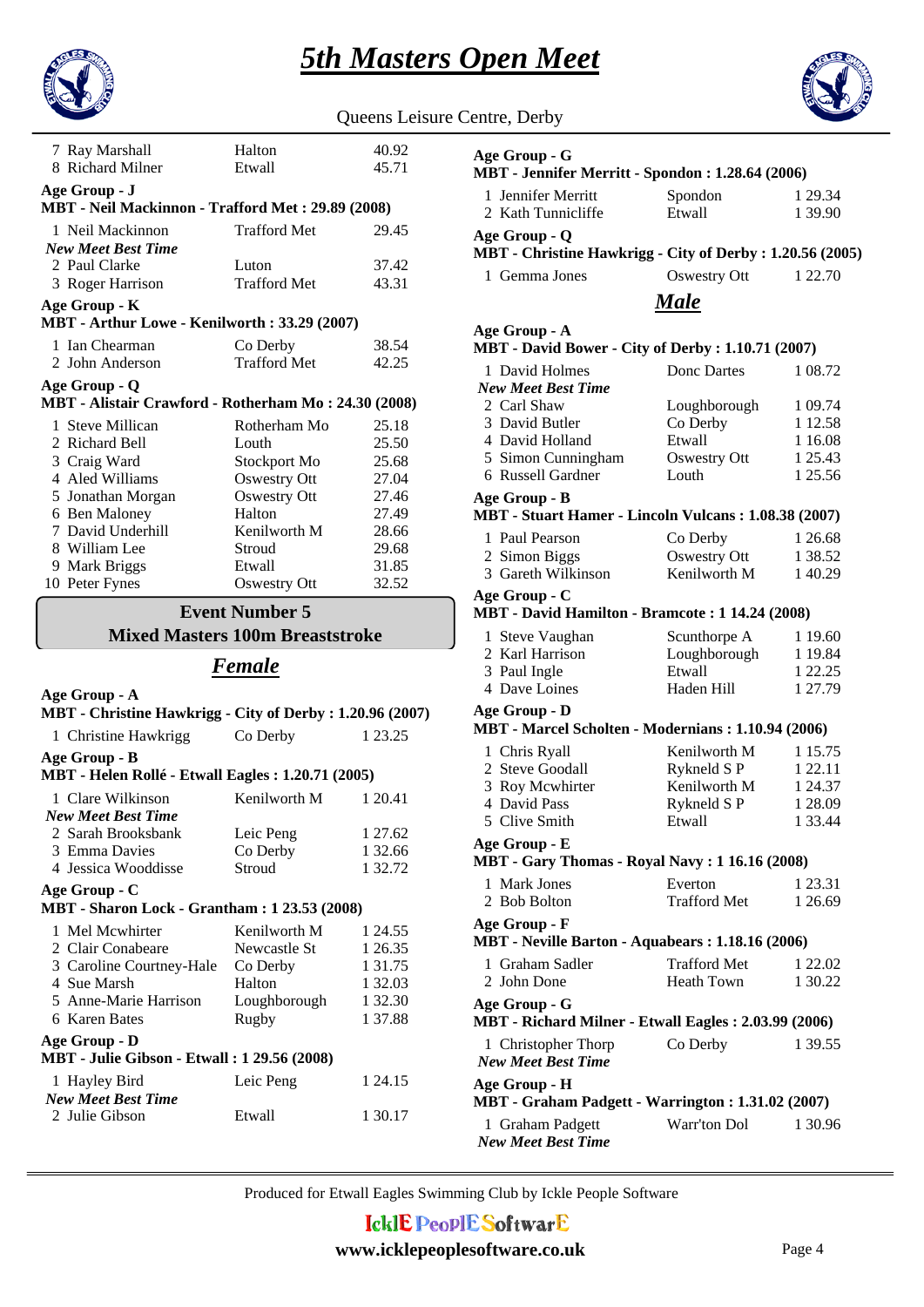

Queens Leisure Centre, Derby

| Age Group - J<br><b>MBT</b> - Not Established                       |                |             |
|---------------------------------------------------------------------|----------------|-------------|
| 1 Paul Clarke<br><b>New Meet Best Time</b>                          | Luton          | 1 50.11     |
| Age Group - K<br><b>MBT</b> - Ted Evans - Co Derby : 1 46.01 (2008) |                |             |
| 1 John Anderson                                                     | Trafford Met   | 1 53.02     |
| Age Group - Q<br>MBT - Matt Thomas - Kenilworth: 1.16.20 (2007)     |                |             |
| 1 James Pepper                                                      | Rotherham Mo   | 1 1 1 . 2 8 |
| <b>New Meet Best Time</b>                                           |                |             |
| 2 Aled Williams                                                     | Oswestry Ott   | 1 16.47     |
| 3 David Underhill                                                   | Kenilworth M   | 1 20.49     |
| 4 Martin Bennett                                                    | Rotherham Mo   | 1 21.19     |
| 5 Jonathan Morgan                                                   | Oswestry Ott   | 1 21.80     |
| 6 Peter Fynes                                                       | Oswestry Ott   | 1 39.12     |
| m.                                                                  | $\blacksquare$ |             |

#### **Female Masters 25m Backstroke Event Number 6**

| Age Group - A<br>MBT - Sarah Feltham - Royal Navy: 17.85 (2008)          |                     |       |
|--------------------------------------------------------------------------|---------------------|-------|
| 1 Lucy Lloyd-Roach<br><b>New Meet Best Time</b>                          | <b>Trafford Met</b> | 15.47 |
| 2 Rachel Clarke                                                          | Loughborough        | 17.32 |
| 3 Sabrina Marsh                                                          | Spondon             | 17.41 |
| 4 Christine Hawkrigg                                                     | Co Derby            | 19.89 |
| Age Group - B<br>MBT - Stephanie Brakespear - NottmLeander: 16.48 (2008) |                     |       |
| 1 Emma Davies                                                            | Co Derby            | 17.63 |
| 2 Chantelle Ferris                                                       | Swindon Mas         | 17.96 |
| 3 Helen Rolle                                                            | Etwall              | 18.41 |
| 4 Kelly Bullimore                                                        | Grantham            | 19.08 |
| 5 Joanne Blackwell                                                       | Co Derby            | 20.68 |
| Age Group - C<br>MBT - Helen Sadler - Trafford Met: 15.86 (2008)         |                     |       |
| 1 Karen Bates                                                            | Rugby               | 16.53 |
| 2 Jacqui Graham                                                          | Etwall              | 17.28 |
| 3 Mel Mcwhirter                                                          | Kenilworth M        | 17.42 |
| 4 Sarah Gilman                                                           | Etwall              | 18.85 |
| 5 Nikki Dand                                                             | Halton              | 19.82 |
| 6 Sue Marsh                                                              | Halton              | 21.02 |
| 7 Sharon Henderson                                                       | Grantham            | 21.55 |
| Age Group - D<br><b>MBT</b> - Sue Altoft - Belper Marlins: 19.98 (2006)  |                     |       |
| 1 Sarah Brandrck<br><b>New Meet Best Time</b>                            | Co Derby            | 17.27 |
| 2 Rebbecca Smith                                                         | Lichfield           | 17.92 |
| 3 Helen Treece                                                           | Co Derby            | 21.52 |
| 4 Lisa Evans                                                             | Oswestry Ott        | 21.58 |
| 5 Claire Spink                                                           | Co Derby            | 24.77 |
| 6 Linda Mellor                                                           | Etwall              | 25.33 |

# **Age Group - E**

#### **MBT - Lindsey Gowland - Brierley : 16.22 (2006)**

| 1 Berenice Wilson                                         | Spondon         | 17.02 |
|-----------------------------------------------------------|-----------------|-------|
| 2 Maggi Tuck                                              | Long Eaton      | 17.63 |
| 3 Sue Altoft                                              | Co Derby        | 19.12 |
| 4 Elaine Seager                                           | Loughborough    | 19.88 |
| 5 Helen Russell                                           | Kenilworth M    | 20.47 |
| 6 Fiona Johnson                                           | Loughborough    | 21.75 |
| Age Group - F                                             |                 |       |
| MBT - Lindsey Gowland - Etwall: 17.02 (2008)              |                 |       |
| 1 Lindsey Gowland                                         | Etwall          | 17.37 |
| 2 Lesley Zimmerman                                        | Dorking         | 19.99 |
| 3 Lesley Fullwood                                         | <b>Brierley</b> | 27.62 |
| Age Group - G                                             |                 |       |
| <b>MBT</b> - Pauline Inwood - City of Derby: 18.45 (2007) |                 |       |
| 1 Val Thorp                                               | Co Derby        | 23.04 |
| Age Group - K                                             |                 |       |
| MBT - Barbara Morton - Darwen: 23.74 (2006)               |                 |       |
| 1 Naomi Crowder                                           | Co Sheffield    | 27.44 |
| 2 Rita Baxter                                             | Grantham        | 30.38 |
| Age Group - Q                                             |                 |       |
| <b>MBT</b> - Cat Murphy - Oldbury: 17.40 (2007)           |                 |       |
| 1 Rebecca Ward                                            | Co Derby        | 16.61 |
| <b>New Meet Best Time</b>                                 |                 |       |
| 2 Gemma Jones                                             | Oswestry Ott    | 17.31 |
| 3 Christine Keane                                         | Halton          | 18.83 |
| 4 Amy Melbourne                                           | Loughborough    | 19.20 |
| 5 Alice Smith                                             | Grantham        | 21.03 |

#### **Male Masters 25m Backstroke Event Number 7**

#### **Age Group - A**

#### **MBT - Robert Small - Perry B & TS : 13.94 (2008)**

| 1 David Holmes     | Donc Dartes  | 12.76 |
|--------------------|--------------|-------|
| New Meet Best Time |              |       |
| 2 Nathan Oxford    | Coalville    | 13.23 |
| 3 David Butler     | Co Derby     | 14.89 |
| 4 Carl Shaw        | Loughborough | 15.25 |
| 5 Paul Goldsmith   | Kenilworth M | 15.44 |
| 6 Simon Cunningham | Oswestry Ott | 16.88 |
|                    |              |       |

#### **Age Group - B**

## **MBT - Otakar Klempt - Cheltenham : 15.09 (2008)**

| 1 Richard Wilkinson Hall<br><b>New Meet Best Time</b> |                     | 14.94 |
|-------------------------------------------------------|---------------------|-------|
| 2 Niki Williams                                       | <b>Trafford Met</b> | 15.21 |
| 3 Paul Evans                                          | Oswestry Ott        | 15.39 |
| 4 Matt Glover                                         | <b>Bramcote</b>     | 15.59 |
| 5 Chris Gubb                                          | Loughborough        | 17.10 |
| 6 Simon Biggs                                         | <b>Oswestry Ott</b> | 17.35 |
| 7 Matthew Leach                                       | Co Derby            | 17.44 |
|                                                       |                     |       |

Produced for Etwall Eagles Swimming Club by Ickle People Software

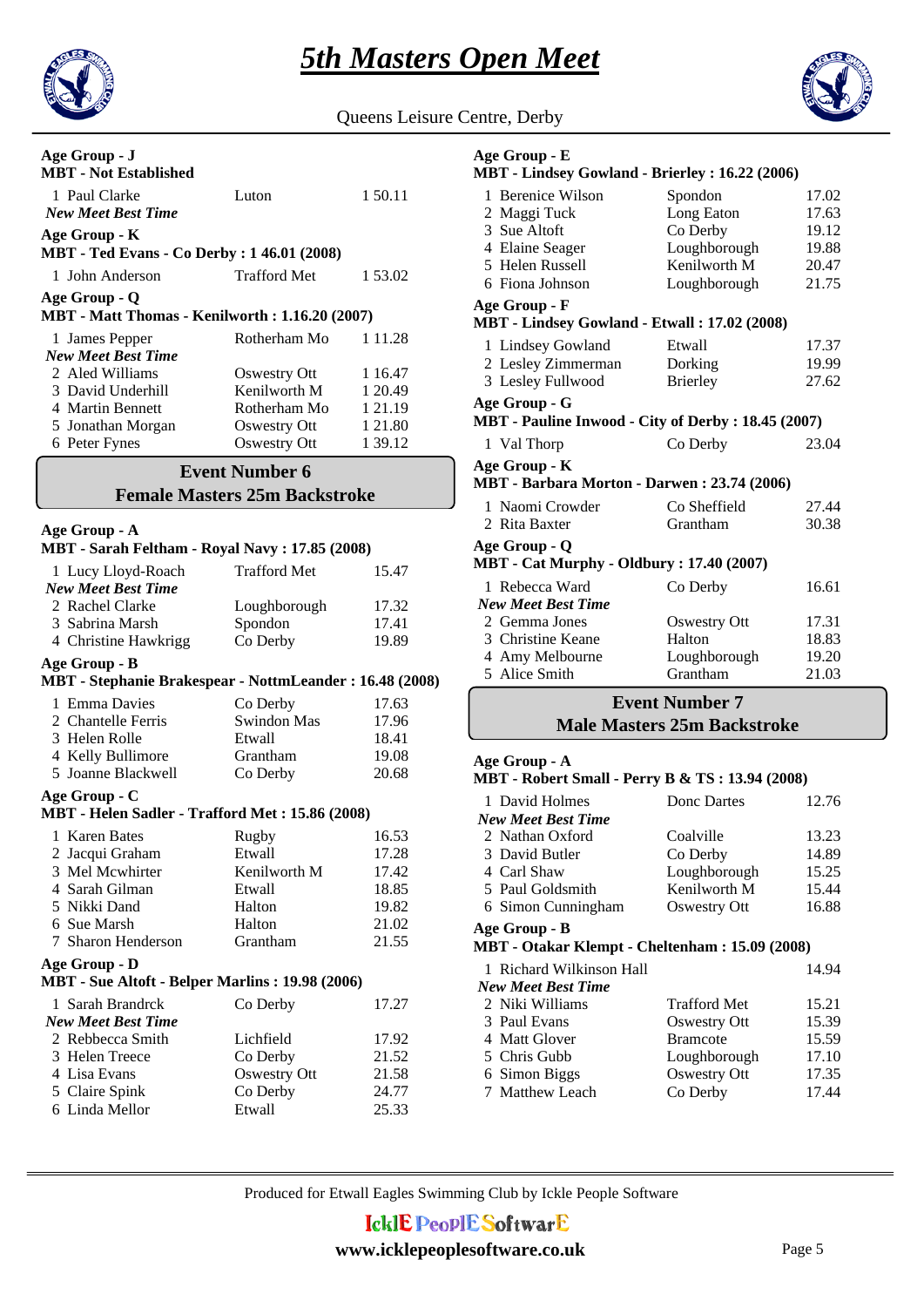



Queens Leisure Centre, Derby

|                                                                    |                        | guechs Ly      |
|--------------------------------------------------------------------|------------------------|----------------|
| Age Group - C                                                      |                        |                |
| MBT - Steve Langford - Birmingham: 15.41 (2007)                    |                        |                |
| 1 Stuart Parker                                                    | Kenilworth M           | 14.39          |
| <b>New Meet Best Time</b>                                          |                        |                |
| 2 Robert Robson                                                    | Kenilworth M           | 15.05          |
| 3 Chris Rolle<br>4 Richard Jarvis                                  | Etwall                 | 15.46          |
| 5 Karl Harrison                                                    | Etwall<br>Loughborough | 16.67<br>16.98 |
| 6 Robert Moore                                                     | Long Eaton             | 17.43          |
|                                                                    |                        |                |
| Age Group - D<br>MBT - Mike Ireland - Kenilworth: 15.20 (2007)     |                        |                |
| 1 Carl Barkley                                                     | Halton                 | 15.09          |
| <b>New Meet Best Time</b>                                          |                        |                |
| 2 Gary Vickers                                                     | Etwall                 | 15.57          |
| 3 Chris Ryall                                                      | Kenilworth M           | 15.80          |
| 4 John Hamilton                                                    | Kenilworth M           | 15.97          |
| 5 Richard Hathgrall                                                | Stroud                 | 16.72          |
| Age Group - E                                                      |                        |                |
| MBT - David Francis - Kenilworth: 15.01 (2006)                     |                        |                |
| 1 Steve Conway                                                     | Loughborough           | 15.26          |
| 2 Simon Collingham                                                 | NottmLeander           | 15.44          |
| 3 Marc Turnbull                                                    | Grantham               | 16.47          |
| 4 Mark Jones                                                       | Everton                | 17.42          |
| Age Group - F<br>MBT - Alan Jones - Trafford Met: 16.91 (2008)     |                        |                |
| 1 Martyn Finney                                                    | Etwall                 | 19.43          |
| Age Group - G<br><b>MBT</b> - Derek Booth - Halton: 17.37 (2008)   |                        |                |
| 1 Trevor Clark                                                     | Kenilworth M           | 15.55          |
| <b>New Meet Best Time</b>                                          |                        |                |
| 2 Steve Giblenn                                                    | Loughborough           | 17.06          |
| 3 Dave Thorp                                                       | Co Derby               | 17.26          |
| 4 Christopher Thorp                                                | Co Derby               | 18.45          |
| 5 Ray Kearsey                                                      | <b>Brierley</b>        | 22.95          |
| Age Group - H                                                      |                        |                |
| <b>MBT</b> - Chris Burge - Etwall: 19.22 (2008)                    |                        |                |
| 1 Chris Burge                                                      | Etwall                 | 19.43          |
| 2 Danny Roberts                                                    | Co Sheffield           | 19.57          |
| 3 John Holland                                                     | Etwall                 | 20.88          |
| 4 Jim Blackwell                                                    | Co Derby               | 22.95          |
| 5 Ray Marshall                                                     | Halton                 | 25.65          |
| 6 Richard Milner                                                   | Etwall                 | 31.50          |
| Age Group - J<br>MBT - Ian Chearman - City of Derby : 20.45 (2006) |                        |                |
| 1 Neil Mackinnon                                                   | <b>Trafford Met</b>    | 17.05          |
| <b>New Meet Best Time</b>                                          |                        |                |
| 2 Paul Clarke                                                      | Luton                  | 19.86          |
| Age Group - K<br>MBT - Arthur Lowe - Kenilworth: 18.86 (2007)      |                        |                |
| 1 Ian Chearman                                                     | Co Derby               | 21.19          |
| Age Group - Q                                                      |                        |                |
| MBT - Steve Millican - Rotherham Mo: 13.27 (2008)                  |                        |                |

1 Jonathan Morgan Oswestry Ott 15.46

| 2 Aled Williams<br>3 Peter Fynes                                        | <b>Oswestry Ott</b><br><b>Oswestry Ott</b> | 17.23<br>18.90 |
|-------------------------------------------------------------------------|--------------------------------------------|----------------|
|                                                                         | <b>Event Number 8</b>                      |                |
|                                                                         | <b>Female Masters 50m Butterfly</b>        |                |
|                                                                         |                                            |                |
| Age Group - A<br>MBT - Elizabeth Wilson - Oswestry Otters: 31.71 (2006) |                                            |                |
| 1 Lucy Lloyd-Roach                                                      | <b>Trafford Met</b>                        | 30.86          |
| <b>New Meet Best Time</b>                                               |                                            |                |
| 2 Kirstie Donaldson<br>3 Leanne Basson                                  | Etwall<br><b>Trafford Met</b>              | 31.97<br>35.69 |
| Age Group - B                                                           |                                            |                |
| MBT - Maria Kelly - Northampton: 31.77 (2005)                           |                                            |                |
| 1 Aneska Binks                                                          | Leic Peng                                  | 31.77          |
| <b>New Meet Best Time</b>                                               |                                            |                |
| 2 Jessica Wooddisse                                                     | Stroud                                     | 34.98          |
| 3 Emma Davies                                                           | Co Derby                                   | 35.62          |
| 4 Sarah Brooksbank                                                      | Leic Peng                                  | 38.83          |
| 5 Joanne Blackwell                                                      | Co Derby                                   | 43.86          |
| Age Group - C<br>MBT - Jacqui Graham - Etwall Eagles: 32.87 (2007)      |                                            |                |
| 1 Elizabeth Simpson                                                     | Long Eaton                                 | 33.38          |
| 2 Clair Conabeare                                                       | Newcastle St                               | 34.43          |
| 3 Anne-Marie Harrison                                                   | Loughborough                               | 38.52          |
| 4 Lisa Stansbie                                                         | Etwall                                     | 44.73          |
|                                                                         |                                            |                |
| <b>Age Group - D</b><br>MBT - Sarah Brandrck - Co Derby: 34.62 (2008)   |                                            |                |
| 1 Hayley Bird                                                           | Leic Peng                                  | 33.51          |
| <b>New Meet Best Time</b>                                               |                                            |                |
| 2 Sarah Brandrck                                                        | Co Derby                                   | 34.07          |
| 3 Sharon Lock                                                           | Melton M'bry                               | 38.85          |
| 4 Helen Treece                                                          | Co Derby                                   | 39.90          |
| Age Group - E                                                           |                                            |                |
| MBT - Karen Stacey - Kenilworth: 34.04 (2006)                           |                                            |                |
| 1 Berenice Wilson                                                       | Spondon                                    | 35.66          |
| 2 Helen Russell                                                         | Kenilworth M                               | 37.85          |
| 3 Maggi Tuck                                                            | Long Eaton                                 | 38.05          |
| 4 Elaine Seager                                                         | Loughborough                               | 38.62          |
| 5 Helen Turner                                                          | Rotherham Mo                               | 40.28          |
| 6 Fiona Johnson                                                         | Loughborough                               | 44.57          |
| Age Group - F                                                           |                                            |                |
| <b>MBT</b> - Jill Jones - Trafford Met: 35.14 (2008)                    |                                            |                |
| 1 Lindsey Gowland                                                       | Etwall                                     | 36.65          |
| 2 Christine Gillard                                                     | Newark                                     | 42.84          |
| 3 Janet Briggs                                                          | Etwall                                     | 49.27          |
| Age Group - G                                                           |                                            |                |
| <b>MBT</b> - Jennifer Merritt - Spondon : 36.65 (2007)                  |                                            |                |
| 1 Jennifer Merritt                                                      | Spondon                                    | 39.16          |
| <b>Age Group - H</b><br>MBT - Mary Holland - Long Eaton: 45.34 (2008)   |                                            |                |
|                                                                         |                                            |                |
| 1 Rachel Barton<br><b>New Meet Best Time</b>                            | <b>Trafford Met</b>                        | 36.32          |

Produced for Etwall Eagles Swimming Club by Ickle People Software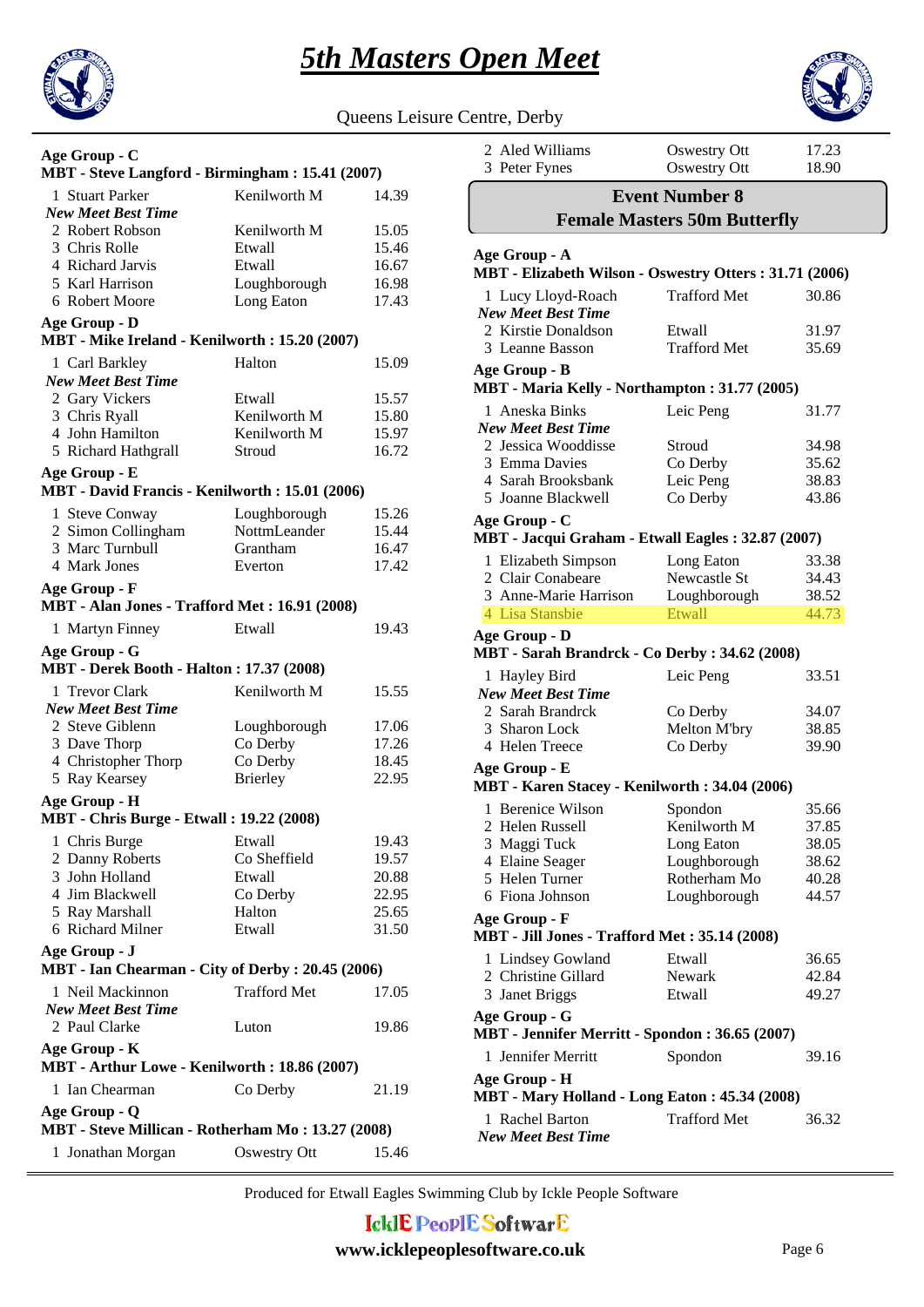



Queens Leisure Centre, Derby

#### 1 Rebecca Ward Co Derby 31.83 **MBT - Claire Bassinder - Bromsgrove : 32.93 (2008) Age Group - Q**

| <b>New Meet Best Time</b> |              |                                           |
|---------------------------|--------------|-------------------------------------------|
| 2 Gemma Jones             | Oswestry Ott | 33.24                                     |
| 3 Sarah Dawes             | Rotherham Mo | 33.26                                     |
| 4 Kirsten Baddick         | Kenilworth M | 33.83                                     |
| 5 Emma Carter             | NottmLeander | 34.07                                     |
| 6 Amy Melbourne           | Loughborough | 34.60                                     |
| 7 Laura Marinelli         | Long Eaton   | 34.98                                     |
| 8 Fiona Conway            | Loughborough | 35.57                                     |
| 9 Charlotte Howard        | Etwall       | 39.28                                     |
| 10 Alice Smith            | Grantham     | 39.74                                     |
|                           |              | $\sim$ $\sim$ $\sim$ $\sim$ $\sim$ $\sim$ |

### **Male Masters 50m Butterfly Event Number 9**

#### **Age Group - A**

| MBT - David Bower - City of Derby: 27.94 (2007)              |                               |       |
|--------------------------------------------------------------|-------------------------------|-------|
| 1 David Holmes                                               | Donc Dartes                   | 25.44 |
| <b>New Meet Best Time</b>                                    |                               |       |
| 2 Nathan Oxford                                              | Coalville                     | 27.37 |
| 3 David Butler                                               | Co Derby                      | 29.53 |
| 4 David Holland                                              | Etwall                        | 29.60 |
| 5 Simon Cunningham                                           | <b>Oswestry Ott</b>           | 30.11 |
| 6 Jonny Giles                                                | <b>Trafford Met</b>           | 31.03 |
| Age Group - B                                                |                               |       |
| <b>MBT</b> - David Bower - Co Derby: 27.63 (2008)            |                               |       |
| 1 John Smith                                                 | Kenilworth M                  | 28.84 |
| 2 Richard Wilkinson Hall                                     |                               | 30.98 |
| 3 Neil Barnes                                                | Halton                        | 31.21 |
| 4 Paul Evans                                                 | Oswestry Ott                  | 32.81 |
| 5 Andrew Old                                                 | Bebington                     | 35.55 |
| 6 Simon Biggs                                                | <b>Oswestry Ott</b>           | 36.44 |
|                                                              | *** Swimmers Disqualified *** |       |
| 0 Robert Egan                                                | Kenilworth M                  |       |
| Arm movements not simultaneous                               |                               |       |
| Age Group - C                                                |                               |       |
|                                                              |                               |       |
| MBT - Garry Vickers - Etwall Eagles: 30.82 (2007)            |                               |       |
| 1 Robert Robson                                              | Kenilworth M                  | 29.07 |
| <b>New Meet Best Time</b>                                    |                               |       |
| 2 Stuart Parker                                              | Kenilworth M                  | 30.10 |
| 3 Richard Hale                                               | Etwall                        | 31.73 |
| 4 Karl Harrison                                              | Loughborough                  | 32.02 |
| 5 Richard Jarvis                                             | Etwall                        | 32.16 |
| 6 Wayne Stott                                                | NottmLeander                  | 32.38 |
| 7 Paul Ingle                                                 | Etwall                        | 32.45 |
| 8 Scott Davison                                              | Co Sheffield                  | 33.22 |
| 9 Dave Loines                                                | Haden Hill                    | 34.91 |
| 10 Stephen Prince                                            | Etwall                        | 35.88 |
|                                                              |                               |       |
| Age Group - D<br>MBT - Steve Goodall - Matlock: 28.98 (2008) |                               |       |
| 1 Ian Wilkes                                                 | Loughborough                  | 28.55 |
| <b>New Meet Best Time</b>                                    |                               |       |
| 2 Steve Goodall                                              | Rykneld SP                    | 29.08 |

| Centre, Delby                                                        |                                      |         |
|----------------------------------------------------------------------|--------------------------------------|---------|
| 3 Mark Franklin                                                      | <b>Trafford Met</b>                  | 29.64   |
| 4 Chris Ryall                                                        | Kenilworth M                         | 30.00   |
| 5 Jonathan Oddy                                                      | <b>Buxton</b>                        | 31.13   |
| 6 David Pass                                                         | Rykneld S P                          | 35.10   |
| Age Group - E                                                        |                                      |         |
| MBT - Graham Sadler - Trafford Met: 29.88 (2008)                     |                                      |         |
| 1 Michael Pepper                                                     | Rotherham Mo                         | 31.64   |
| 2 Steve Conway                                                       | Loughborough                         | 32.93   |
| 3 Mark Shipston                                                      | CarltonForum                         | 33.67   |
| 4 Mark Jones                                                         | Everton                              | 33.70   |
| 5 Marc Turnbull                                                      | Grantham                             | 33.96   |
| Age Group - F                                                        |                                      |         |
| MBT - Alan Jones - Trafford Met: 30.15 (2008)                        |                                      |         |
| 1 Martyn Finney                                                      | Etwall                               | 33.75   |
| 2 Michael Spencer                                                    | Co Derby                             | 35.41   |
| 3 Roy Keane                                                          | Halton                               | 38.92   |
| Age Group - H                                                        |                                      |         |
| <b>MBT</b> - Chris Burge - Etwall: 35.14 (2008)                      |                                      |         |
| 1 James Corbett<br><b>New Meet Best Time</b>                         | Belper                               | 34.91   |
| 2 Derek Booth                                                        | Halton                               | 35.26   |
| 3 Chris Burge                                                        | Etwall                               | 37.21   |
| 4 John Holland                                                       | Etwall                               | 46.53   |
|                                                                      |                                      |         |
| Age Group - J<br>MBT - Garfield Thomas - Bridgend: 36.69 (2007)      |                                      |         |
| 1 Neil Mackinnon                                                     | <b>Trafford Met</b>                  | 33.27   |
| <b>New Meet Best Time</b>                                            |                                      |         |
| Age Group - K<br>MBT - Arthur Lowe - Kenilworth: 42.59 (2007)        |                                      |         |
| 1 John Anderson                                                      | <b>Trafford Met</b>                  | 57.47   |
| Age Group - Q                                                        |                                      |         |
| MBT - Alistair Crawford - Rotherham Mo: 25.77 (2008)                 |                                      |         |
| 1 Steve Millican                                                     | Rotherham Mo                         | 26.91   |
| 2 Craig Ward                                                         | Stockport Mo                         | 27.98   |
| 3 Jonathan Morgan                                                    | <b>Oswestry Ott</b>                  |         |
|                                                                      |                                      | 29.20   |
| 4 Aled Williams                                                      | <b>Oswestry Ott</b>                  | 32.57   |
| 5 William Lee                                                        | Stroud                               | 33.20   |
| 6 Peter Fynes                                                        | <b>Oswestry Ott</b>                  | 35.46   |
|                                                                      | <b>Event Number 10</b>               |         |
|                                                                      | <b>Mixed Masters 100m Ind Medley</b> |         |
|                                                                      | Female                               |         |
| Age Group - A                                                        |                                      |         |
| <b>MBT</b> - Laura Sims - Dove Valley: 1.12.96 (2005)                |                                      |         |
| 1 Kirstie Donaldson                                                  | Etwall                               | 1 13.58 |
| 2 Sabrina Marsh                                                      | Spondon                              | 1 18.51 |
| 3 Leanne Basson                                                      | <b>Trafford Met</b>                  | 1 19.13 |
| Age Group - B                                                        |                                      |         |
| <b>MBT</b> - Stephanie Brakespear - NottmLeander : 1 13.21<br>(2008) |                                      |         |
| 1 Aneska Binks                                                       | Leic Peng                            | 1 14.51 |
| 2 Clare Wilkinson                                                    | Kenilworth M                         |         |
|                                                                      |                                      | 1 17.41 |

3 Roberta Gordon NottmLeander 1 19.94

Produced for Etwall Eagles Swimming Club by Ickle People Software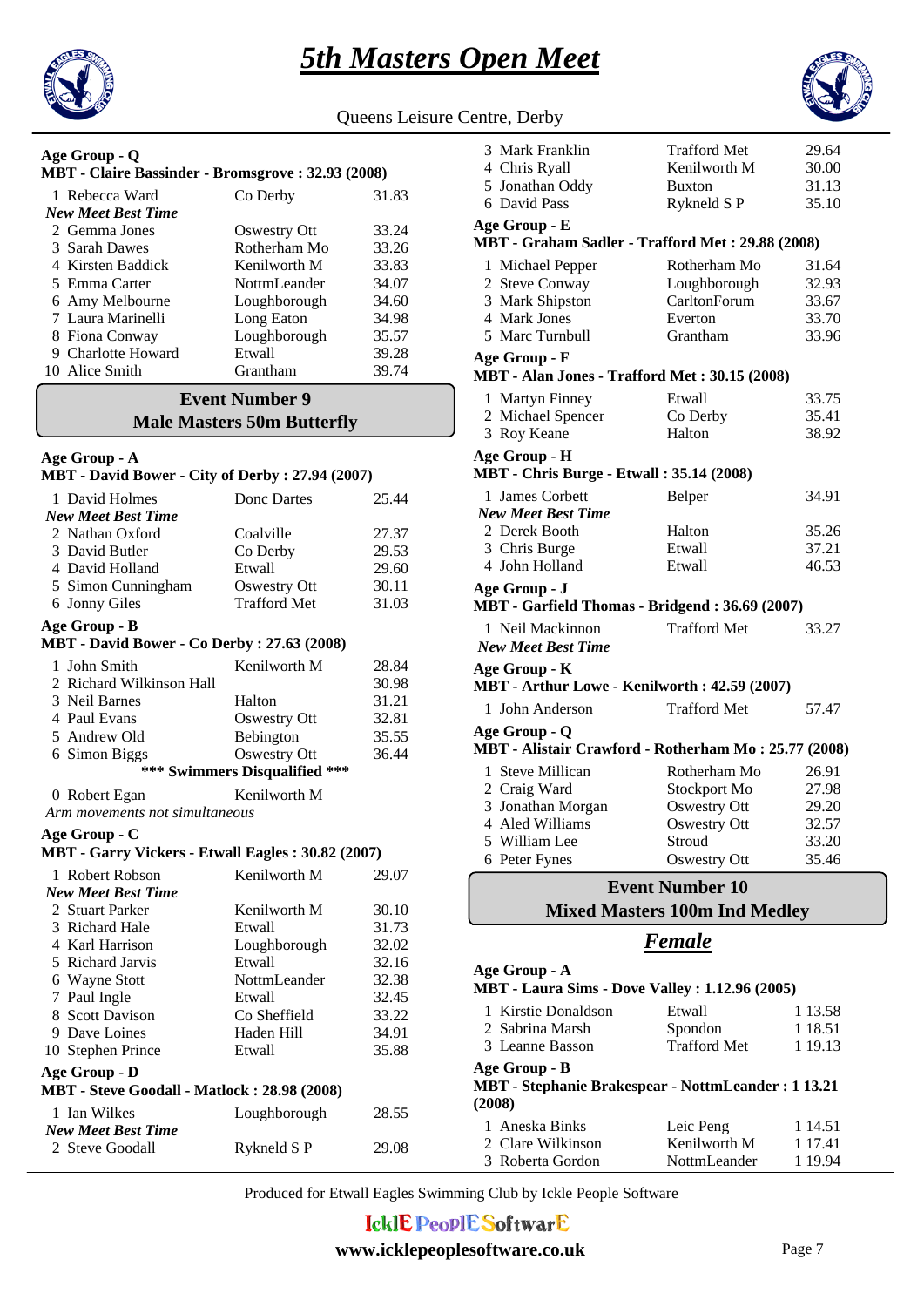



|                                                                                |                                     | Queens Leis                   |
|--------------------------------------------------------------------------------|-------------------------------------|-------------------------------|
| 4 Emma Davies<br>5 Kelly Bullimore<br>6 Chantelle Ferris<br>7 Joanne Blackwell | Co Derby<br>Grantham<br>Swindon Mas | 1 21.02<br>1 21.73<br>1 24.86 |
| Age Group - C                                                                  | Co Derby                            | 1 35.36                       |
| MBT - Mel Mcwhirter - Kenilworth M: 1 14.46 (2008)                             |                                     |                               |
| 1 Mel Mcwhirter                                                                | Kenilworth M                        | 1 16.72                       |
| 2 Clair Conabeare                                                              | Newcastle St                        | 1 18.16                       |
| 3 Jacqui Graham                                                                | Etwall                              | 1 18.28                       |
| 4 Karen Bates                                                                  | Rugby                               | 1 20.68                       |
| 5 Anne-Marie Harrison                                                          | Loughborough                        | 1 24.42                       |
| 6 Bryony Wilkes                                                                | Loughborough                        | 1 24.74                       |
| 7 Sue Marsh<br>8 Nikki Dand                                                    | Halton<br>Halton                    | 1 26.95<br>1 31.77            |
| 9 Sharon Henderson                                                             | Grantham                            | 1 38.40                       |
|                                                                                |                                     |                               |
| Age Group - D<br><b>MBT</b> - Julie Gibson - Etwall : 1 14.42 (2008)           |                                     |                               |
| 1 Sarah Brandrck                                                               | Co Derby                            | 1 15.39                       |
| 2 Julie Gibson                                                                 | Etwall                              | 1 17.22                       |
| 3 Rebbecca Smith                                                               | Lichfield                           | 1 21.26                       |
| 4 Sharon Lock                                                                  | Melton M'bry                        | 1 22.44                       |
| 5 Angela Guilfoyle                                                             | Spondon                             | 1 25.57                       |
| 6 Helen Treece                                                                 | Co Derby                            | 1 32.08                       |
| 7 Catherine Stray                                                              | Long Eaton                          | 1 35.38                       |
| 8 Claire Spink                                                                 | Co Derby                            | 145.53                        |
| Age Group - E<br>MBT - Suzanne Linton - Kenilworth M : 1 16.22 (2008)          |                                     |                               |
| 1 Berenice Wilson                                                              | Spondon                             | 1 18.47                       |
| 2 Elaine Seager                                                                | Loughborough                        | 1 25.03                       |
| 3 Helen Turner                                                                 | Rotherham Mo                        | 1 28.41                       |
| 4 Helen Russell                                                                | Kenilworth M                        | 1 31.63                       |
| 5 Fiona Johnson                                                                | Loughborough                        | 144.36                        |
| 6 Sue Altoft                                                                   | Co Derby                            | 144.41                        |
| Age Group - F<br>MBT - Lindsey Gowland - Etwall: 1 21.44 (2008)                |                                     |                               |
| 1 Lesley Zimmerman                                                             | Dorking                             | 1 25.15                       |
| 2 Lindsey Gowland                                                              | Etwall                              | 1 26.09                       |
| 3 Christine Gillard                                                            | Newark                              | 1 37.22                       |
| Age Group - G<br>MBT - Kath Tunnicliffe - Wolverhampton: 1.22.61 (2007)        |                                     |                               |
| 1 Jennifer Merritt                                                             | Spondon                             | 1 24.64                       |
| 2 Kath Tunnicliffe                                                             | Etwall                              | 1 24.73                       |
| Age Group - K<br>MBT - Barbara Morton - Darwen: 2.15.44 (2006)                 |                                     |                               |
| 1 Rita Baxter                                                                  | Grantham                            | 2 18.07                       |
| Age Group - Q<br>MBT - Claire Bassinder - Bromsgrove : 1 13.97 (2008)          |                                     |                               |
| 1 Gemma Jones                                                                  | Oswestry Ott                        | 1 13.28                       |
| <b>New Meet Best Time</b>                                                      |                                     |                               |
| 2 Rebecca Ward                                                                 | Co Derby                            | 1 13.74                       |
| 3 Felicity Prior                                                               | NottmLeander                        | 1 15.85                       |
| 4 Rowena Brighton<br>5 Christine Keane                                         | Etwall<br>Halton                    | 1 18.65                       |
| 6 Charlotte Howard                                                             | Etwall                              | 1 29.50<br>1 29.69            |
|                                                                                |                                     |                               |

| Queens Leisure Centre, Derby |  |
|------------------------------|--|
|                              |  |

1 David Holmes Donc Dartes 58.85 *New Meet Best Time* **MBT - David Bower - City of Derby : 1.03.00 (2007) Age Group - A** *Male* Loughborough 1 04.61 3 David Holland Etwall 1 05.35 4 David Butler Co Derby 1 07.28 5 Haseley Gordon NottmLeander 1 07.29 6 Simon Cunningham Oswestry Ott 1 12.05 7 Andy Castle Etwall 1 30.81 1 Richard Wilkinson Hall 1 08.88 **MBT - Stuart Hamer - Lincoln Vulcans : 1.02.90 (2007) Age Group - B** 2 Niki Williams Trafford Met 1 08.92 3 Stephen Heather Etwall 1 12.34 4 Chris Johnson Co Derby 1 13.23 5 Robert Egan Kenilworth M 1 16.08 6 Paul Pearson Co Derby 1 17.47 7 Andrew Old Bebington 1 20.60 8 Leslie Lyons Swindon Mas 1 21.25 9 Simon Biggs **Oswestry Ott** 1 23.99 1 Robert Robson Kenilworth M 1 06.35 *New Meet Best Time* **MBT - Steven Horner - Eston : 1.08.35 (2007) Age Group - C** 2 Steve Goult Kenilworth M 1 09.34 3 Karl Harrison Loughborough 1 11.28 4 Steve Vaughan Scunthorpe A 1 15.05 5 Richard Jarvis Etwall 1 18.51 6 Dave Loines Haden Hill 18.55 7 Robert Moore Long Eaton 1 21.66 1 Mark Franklin Trafford Met 1 06.52 **MBT - Mike Brett - Belper Marlins : 1.04.79 (2005) Age Group - D** 2 Carl Barkley Halton 1 09.14 3 Chris Ryall Kenilworth M 1 11.02 4 Gary Vickers Etwall 1 11.11 5 John Hamilton Kenilworth M 1 13.18 6 Roy Mcwhirter Kenilworth M 1 13.62<br>
7 Mark Leach Trafford Met 1 22.45 7 Mark Leach 8 Andy Markgraf Etwall 1 42.83 1 Michael Commons Loughborough 1 10.65 **MBT - Alec Johnson - Trafford Met : 1 10.06 (2008) Age Group - E** 2 Mark Partridge Stroud 1 12.89 3 Mark Jones Everton 1 13.48 1 Michael Dawes Rotherham Mo 1 24.65 **MBT - Steve Burcham - Kenilworth : 1.10.10 (2007) Age Group - F** 2 John Done Heath Town 1 25.58 3 Roy Keane Halton 1 27.87

7 Alice Smith Grantham 1 30.40

Produced for Etwall Eagles Swimming Club by Ickle People Software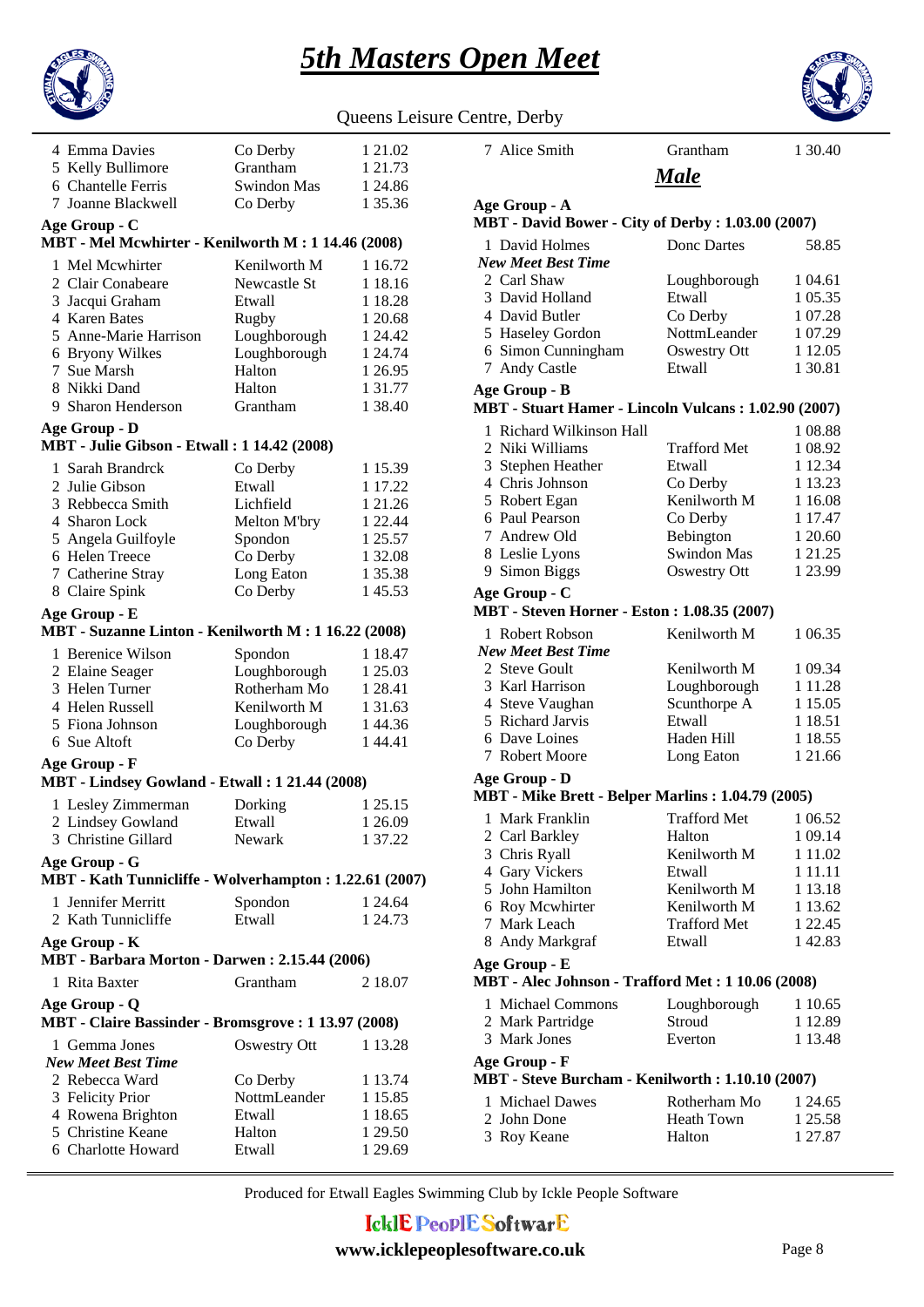



| Queens Leisure Centre, Derby |  |  |
|------------------------------|--|--|

| Age Group - G<br><b>MBT</b> - Derek Booth - Halton: 1.19.69 (2006)                   |                        |             |  |
|--------------------------------------------------------------------------------------|------------------------|-------------|--|
| 1 Neville Barton<br><b>New Meet Best Time</b>                                        | <b>Trafford Met</b>    | 1 1 1 . 7 2 |  |
| 2 Steve Giblenn                                                                      | Loughborough           | 1 22.16     |  |
| 3 Dave Thorp                                                                         | Co Derby               | 1 24.66     |  |
| Age Group - H                                                                        |                        |             |  |
| MBT - Graham Padgett - Warrington: 1.19.11 (2007)                                    |                        |             |  |
| 1 Graham Padgett                                                                     | Warr'ton Dol           | 1 20.79     |  |
| 2 Derek Booth                                                                        | Halton                 | 1 22.36     |  |
| 3 James Corbett                                                                      | Belper                 | 1 22.61     |  |
| 4 Chris Burge                                                                        | Etwall                 | 1 3 1 . 9 5 |  |
| 5 Danny Roberts                                                                      | Co Sheffield           | 1 34.73     |  |
| 6 John Holland                                                                       | Etwall                 | 142.62      |  |
| 7 Ray Marshall                                                                       | Halton                 | 1 53.85     |  |
| Age Group - J                                                                        |                        |             |  |
| MBT - Neil Mackinnon - Trafford Met: 1 16.97 (2008)                                  |                        |             |  |
| 1 Paul Clarke                                                                        | Luton                  | 145.48      |  |
| 2 Roger Harrison                                                                     | <b>Trafford Met</b>    | 2 15.56     |  |
| Age Group - K<br><b>MBT</b> - Ted Evans - City of Derby : 1.32.52 (2006)             |                        |             |  |
| 1 Ian Chearman                                                                       | Co Derby               | 144.46      |  |
| 2 John Anderson                                                                      | <b>Trafford Met</b>    | 148.62      |  |
| Age Group - Q<br><b>MBT</b> - Greg Cherry - Long Eaton : 1 04.82 (2008)              |                        |             |  |
|                                                                                      |                        |             |  |
| 1 James Pepper<br><b>New Meet Best Time</b>                                          | Rotherham Mo           | 1 04.04     |  |
| 2 Richard Bell                                                                       | Louth                  | 1 05.89     |  |
| 3 Jonathan Morgan                                                                    | <b>Oswestry Ott</b>    | 1 08.79     |  |
| 4 Aled Williams                                                                      | <b>Oswestry Ott</b>    | 1 09.71     |  |
| 5 David Underhill                                                                    | Kenilworth M           | 1 10.86     |  |
| 6 Ben Maloney                                                                        | Halton                 | 1 10.87     |  |
| 7 Martin Bennett                                                                     | Rotherham Mo           | 1 15.25     |  |
| 8 William Lee                                                                        | Stroud                 | 1 1 6.4 1   |  |
| 9 Peter Fynes                                                                        | <b>Oswestry Ott</b>    | 1 28.98     |  |
|                                                                                      | <b>Event Number 11</b> |             |  |
|                                                                                      |                        |             |  |
| <b>Female Masters 4 * 50m Freestyle Relay</b>                                        |                        |             |  |
| Age Group - 072+<br><b>MBT</b> - Not Established<br><b>British Record - 01:53.23</b> |                        |             |  |
| 1 Nottingham Leander SC<br><b>New Meet Best Time</b>                                 |                        | 202.32      |  |

2 Kenilworth Masters SC 206.57<br>3 Loughborough Town SC 209.08

1 2 04.10 Penguins SC

2 City of Derby SC 2 17.59 3 2 28.42 Etwall Eagles SC

3 Loughborough Town SC

**British Record - 01:50.72**

**Age Group - 120+**

**MBT - - Kenilworth : 2.02.19 (2007)**

| Age Group - 160+                                       |             |
|--------------------------------------------------------|-------------|
| MBT - - Etwall: 202.89 (2008)                          |             |
| <b>British Record - 01:57.35</b>                       |             |
| 1 Etwall Eagles SC                                     | 2 08.36     |
| 2 Loughborough Town SC                                 | 2 2 0.34    |
| Age Group - 200+                                       |             |
| <b>MBT</b> - - Long Eaton : 2.24.10 (2007)             |             |
| British Record - 02:02.26                              |             |
| 1 City of Derby SC                                     | 2 2 8 . 3 1 |
| <b>Event Number 12</b>                                 |             |
| Male Masters 4 * 50m Freestyle Relay                   |             |
| Age Group - 072+                                       |             |
| <b>MBT</b> - Not Established                           |             |
| <b>British Record - 01:35.70</b>                       |             |
|                                                        | 1 59.90     |
| 1 Oswestry Otters SC<br><b>New Meet Best Time</b>      |             |
| 2 Kenilworth Masters SC                                | 202.38      |
|                                                        |             |
| Age Group - 120+<br>MBT - - Kenilworth: 1.45.31 (2007) |             |
| <b>British Record - 01:35.34</b>                       |             |
|                                                        |             |
| 1 Kenilworth Masters SC                                | 147.07      |
| 2 Nottingham Leander SC                                | 151.91      |
| 3 Trafford Metro Bor SC                                | 1 52.37     |
| 4 City of Derby SC                                     | 1 52.73     |
| 5 Loughborough Town SC                                 | 154.20      |
| 6 Etwall Eagles SC                                     | 1 56.56     |
| Age Group - 160+                                       |             |
| MBT - - Trafford Met: 1 46.48 (2008)                   |             |
| <b>British Record - 01:39.26</b>                       |             |
| 1 Loughborough Town SC                                 | 147.98      |
| 2 Etwall Eagles SC                                     | 1 54.70     |
| 3 Halton SC                                            | 1 59.56     |
| *** Swimmers Disqualified ***                          |             |
| 0 Kenilworth Masters SC                                |             |
| 2 Costumes worn by swimmer                             |             |
| Age Group - 200+                                       |             |
| MBT - - Trafford Met: 1 56.70 (2008)                   |             |
| <b>British Record - 01:44.44</b>                       |             |
|                                                        |             |

| 1 Trafford Metro Bor SC   | 1.51.33 |
|---------------------------|---------|
| <b>New Meet Best Time</b> |         |
| 2 City of Derby SC        | 2 05.84 |
| 3 Etwall Eagles SC        | 2.30.88 |

Produced for Etwall Eagles Swimming Club by Ickle People Software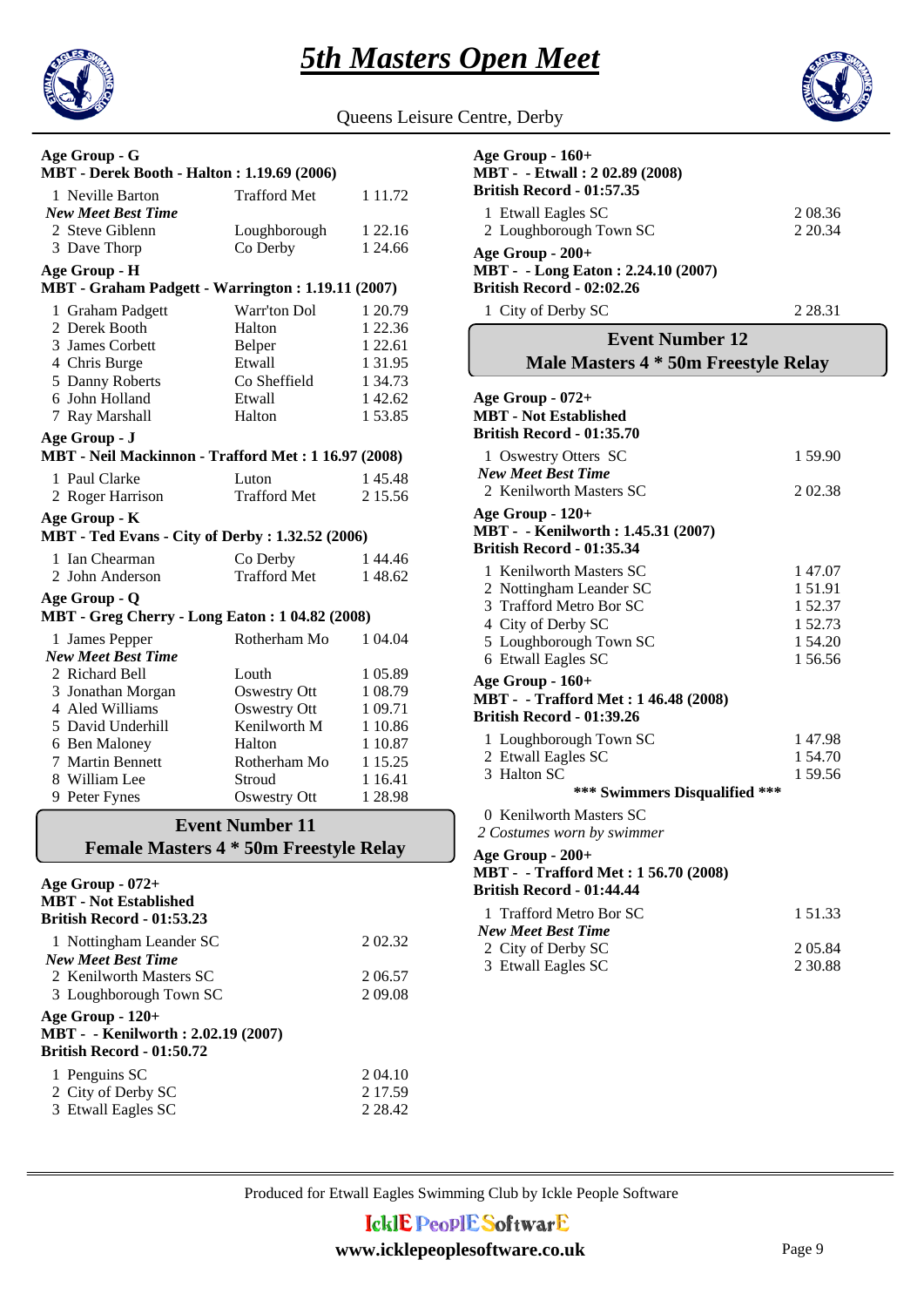



Queens Leisure Centre, Derby

# *Session Number 2 Saturday 28 November 2009*

**Mixed Masters 100m Freestyle Event Number 13**

# *Female*

| Age Group - A<br>MBT - Sabrina Marsh - Spondon : 1 05.52 (2008)                     |                     |         |
|-------------------------------------------------------------------------------------|---------------------|---------|
| 1 Kirstie Donaldson<br><b>New Meet Best Time</b>                                    | Etwall              | 1 02.77 |
| 2 Sabrina Marsh                                                                     | Spondon             | 1 05.72 |
| 3 Leanne Basson                                                                     | <b>Trafford Met</b> | 1 09.31 |
| Age Group - B<br><b>MBT</b> - Stephanie Brakespear - NottmLeander: 104.16<br>(2008) |                     |         |
| 1 Aneska Binks                                                                      | Leic Peng           | 1 04.83 |
| 2 Jessica Wooddisse                                                                 | Stroud              | 1 10.48 |
| 3 Emma Davies                                                                       | Co Derby            | 1 10.65 |
| 4 Roberta Gordon                                                                    | NottmLeander        | 1 10.91 |
| Age Group - C<br>MBT - Helen Sadler - Trafford Met : 1 02.32 (2008)                 |                     |         |
| 1 Sarah Gilman                                                                      | Etwall              | 1 08.63 |
| 2 Clair Conabeare                                                                   | Newcastle St        | 1 10.90 |
| 3 Bryony Wilkes                                                                     | Loughborough        | 1 12.45 |
| Age Group - D<br>MBT - Sarah Brandrck - Co Derby : 1 07.76 (2008)                   |                     |         |
| 1 Sarah Brandrck                                                                    | Co Derby            | 1 03.72 |
| <b>New Meet Best Time</b>                                                           |                     |         |
| 2 Rebbecca Smith                                                                    | Lichfield           | 1 10.98 |
| 3 Catherine Stray                                                                   | Long Eaton          | 1 22.26 |
| 4 Claire Spink                                                                      | Co Derby            | 1 22.56 |
| 5 Linda Mellor                                                                      | Etwall              | 1 36.06 |
| Age Group - E<br>MBT - Suzanne Linton - Kenilworth M : 1 05.52 (2008)               |                     |         |
| 1 Helen Russell                                                                     | Kenilworth M        | 1 18.79 |
| Age Group - F<br>MBT - Lindsey Gowland - Wolverhampton: 1.08.49 (2007)              |                     |         |
| 1 Lindsey Gowland                                                                   | Etwall              | 1 12.93 |
| Age Group - G                                                                       |                     |         |
| MBT - Rachel Barton - Aquabears: 1.11.59 (2006)                                     |                     |         |
| 1 Val Thorp                                                                         | Co Derby            | 1 15.87 |
| Age Group - H<br><b>MBT</b> - Mary Holland - Trident : 1.24.96 (2006)               |                     |         |
| 1 Mary Holland                                                                      | Long Eaton          | 1 25.93 |
| Age Group - Q<br><b>MBT</b> - Sabrina Marsh - Spondon: 1.06.70 (2007)               |                     |         |
| 1 Gemma Jones                                                                       | <b>Oswestry Ott</b> | 1 02.11 |
| <b>New Meet Best Time</b>                                                           |                     |         |
| 2 Rebecca Ward                                                                      | Co Derby            | 1 02.37 |
| 3 Emma Carter                                                                       | NottmLeander        | 1 06.71 |
| 4 Felicity Prior                                                                    | NottmLeander        | 1 08.60 |

|                                                                    | 5 Keely Musselwhite<br>6 Alice Smith                                | Long Eaton<br>Grantham   | 1 14.89<br>1 19.70 |
|--------------------------------------------------------------------|---------------------------------------------------------------------|--------------------------|--------------------|
|                                                                    |                                                                     | Male                     |                    |
|                                                                    |                                                                     |                          |                    |
|                                                                    | Age Group - A<br>MBT - David Holland - Etwall: 56.39 (2008)         |                          |                    |
|                                                                    | 1 David Holmes<br>New Meet Best Time                                | Donc Dartes              | 52.25              |
|                                                                    | 2 David Holland                                                     | Etwall                   | 56.16              |
|                                                                    | 3 Simon Cunningham                                                  | <b>Oswestry Ott</b>      | 1 00.89            |
|                                                                    | 4 David Butler                                                      | Co Derby                 | 1 01.02            |
|                                                                    | 5 Russell Gardner                                                   | Louth                    | 1 08.83            |
|                                                                    | 6 Andy Castle                                                       | Etwall                   | 1 1 6.55           |
|                                                                    | Age Group - B<br><b>MBT</b> - David Bower - Co Derby: 58.23 (2008)  |                          |                    |
|                                                                    | 1 John Smith                                                        | Kenilworth M             | 59.73              |
|                                                                    | 2 Matt Glover                                                       | <b>Bramcote</b>          | 1 00.22            |
|                                                                    | 3 Chris Johnson                                                     | Co Derby                 | 1 00.75            |
|                                                                    | 4 Chris Gubb                                                        | Loughborough             | 1 01.95            |
|                                                                    | 5 Matthew Leach                                                     | Co Derby                 | 1 02.62            |
|                                                                    | 6 Steven Chamberlain                                                | Etwall                   | 1 0 3.97           |
|                                                                    | 7 Paul Pearson                                                      | Co Derby                 | 1 05.10            |
|                                                                    | 8 Andrew Old                                                        | Bebington<br>Swindon Mas | 1 08.61            |
|                                                                    | 9 Leslie Lyons                                                      |                          | 1 08.62            |
|                                                                    | Age Group - C<br>MBT - Wayne Stott - NottmLeander: 58.67 (2008)     |                          |                    |
|                                                                    | 1 Robert Robson                                                     | Kenilworth M             | 1 00.50            |
|                                                                    | 2 Wayne Stott                                                       | NottmLeander             | 1 00.52            |
|                                                                    | 3 Nick Rusz                                                         | <b>Griffins Enf</b>      | 1 03.39            |
|                                                                    | 4 Steve Vaughan                                                     | Scunthorpe A             | 1 04.22            |
|                                                                    | 5 Scott Davison                                                     | Co Sheffield             | 1 04.82            |
|                                                                    | 6 Dave Loines                                                       | Haden Hill               | 1 05.65            |
|                                                                    | 7 Stephen Prince                                                    | Etwall                   | 1 13.63            |
|                                                                    | Age Group - D<br>MBT - Mark Patterson - Bingham: 57.31 (2005)       |                          |                    |
|                                                                    | 1 Jonathan Oddy                                                     | <b>Buxton</b>            | 1 02.45            |
|                                                                    | 2 Richard Hathgrall                                                 | Stroud                   | 1 07.33            |
|                                                                    | 3 Mark Leach                                                        | <b>Trafford Met</b>      | 1 09.89            |
|                                                                    | 4 Andy Markgraf                                                     | Etwall                   | 1 21.64            |
| Age Group - E<br>MBT - David Donegani - Loughborough: 59.17 (2005) |                                                                     |                          |                    |
|                                                                    |                                                                     |                          |                    |
|                                                                    | 1 Mark Partridge                                                    | Stroud                   | 1 03.11            |
|                                                                    | 2 Mark Jones                                                        | Everton                  | 1 03.69            |
|                                                                    | 3 Michael Pepper                                                    | Rotherham Mo<br>Grantham | 1 05.20            |
|                                                                    | 4 Marc Turnbull<br>5 Bob Bolton                                     | Trafford Met             | 1 07.51<br>1 09.54 |
|                                                                    |                                                                     |                          |                    |
|                                                                    | Age Group - F<br>MBT - Neville Barton - Trafford Met : 59.91 (2008) |                          |                    |
|                                                                    | 1 Martyn Finney                                                     | Etwall                   | 1 13.29            |
|                                                                    | 2 Roy Keane                                                         | Halton                   | 1 14.01            |
|                                                                    | 3 Michael Spencer                                                   | Co Derby                 | 1 14.50            |
|                                                                    | 4 John Duffield                                                     | Etwall                   | 1 18.34            |
|                                                                    |                                                                     |                          |                    |
|                                                                    |                                                                     |                          |                    |

Produced for Etwall Eagles Swimming Club by Ickle People Software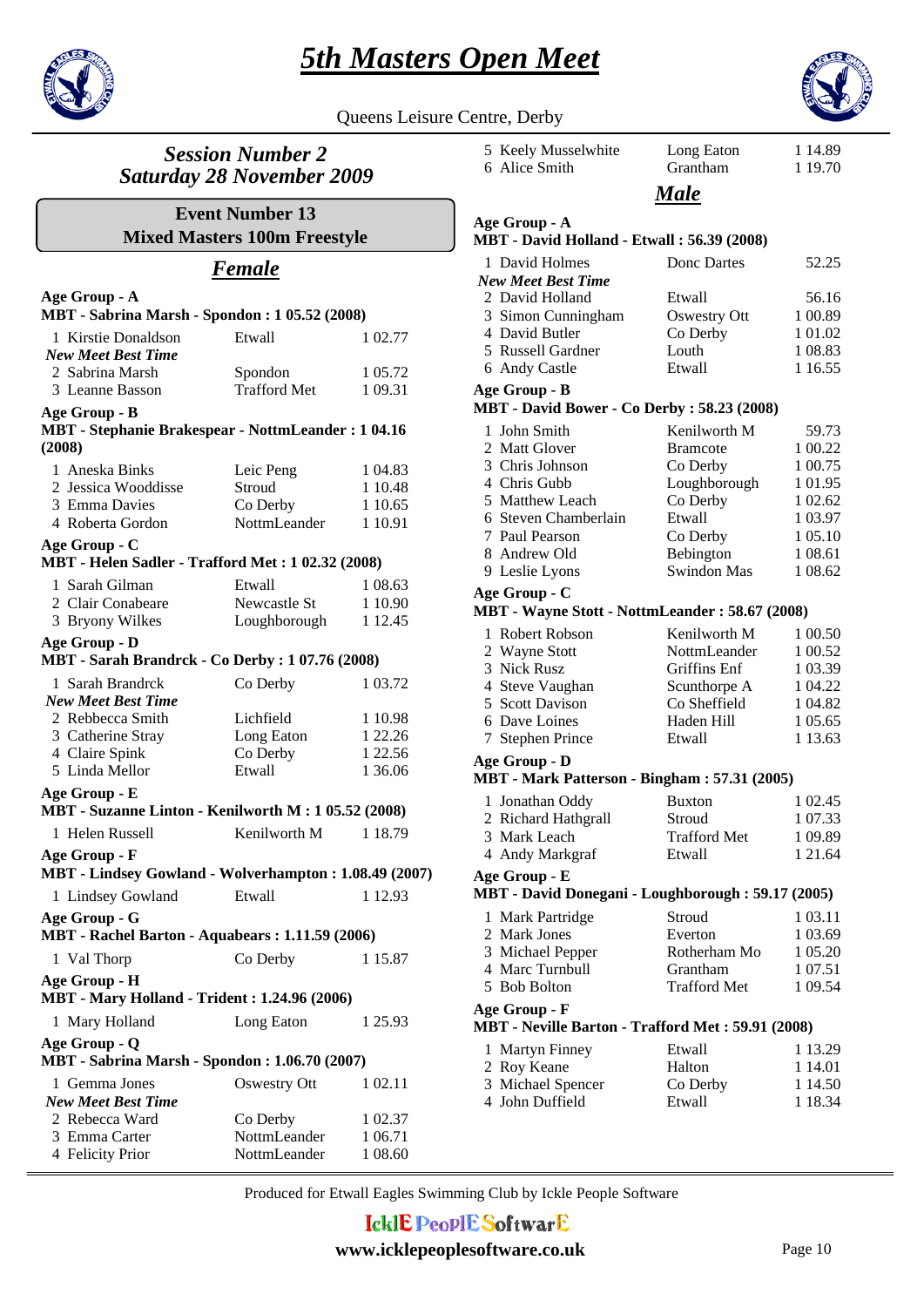

Queens Leisure Centre, Derby

| Age Group - G                                        |                     |         |  |
|------------------------------------------------------|---------------------|---------|--|
| MBT - James Corbett - Belper Marlins: 1.08.43 (2007) |                     |         |  |
| 1 Trevor Clark                                       | Kenilworth M        | 1 04.79 |  |
| <b>New Meet Best Time</b>                            |                     |         |  |
| 2 Dave Thorp                                         | Co Derby            | 1 14.55 |  |
| 3 Christopher Thorp                                  | Co Derby            | 1 20.67 |  |
| Age Group - H                                        |                     |         |  |
| MBT - Graham Padgett - Warrington: 1.10.73 (2007)    |                     |         |  |
| 1 James Corbett                                      | Belper              | 1 08.36 |  |
| <b>New Meet Best Time</b>                            |                     |         |  |
| 2 Graham Padgett                                     | Warr'ton Dol        | 1 09.20 |  |
| 3 Derek Booth                                        | Halton              | 1 10.01 |  |
| 4 Jim Blackwell                                      | Co Derby            | 1 24.63 |  |
| Age Group - J                                        |                     |         |  |
| MBT - Garfield Thomas - Bridgend: 1.13.77 (2007)     |                     |         |  |
| 1 Paul Clarke                                        | Luton               | 1 33.04 |  |
| 2 Roger Harrison                                     | Trafford Met        | 1 39.02 |  |
| Age Group - K                                        |                     |         |  |
| MBT - Arther Lowe - Kenilworth: 1.14.96 (2007)       |                     |         |  |
| 1 Ian Chearman                                       | Co Derby            | 1 28.74 |  |
| Age Group - Q                                        |                     |         |  |
| MBT - Steve Millican - Rotherham Mo: 54.09 (2008)    |                     |         |  |
| 1 Steve Millican                                     | Rotherham Mo        | 54.57   |  |
| 2 Jonathan Morgan                                    | <b>Oswestry Ott</b> | 59.34   |  |
| 3 Aled Williams                                      | <b>Oswestry Ott</b> | 59.41   |  |
| 4 Martin Bennett                                     | Rotherham Mo        | 1 01.47 |  |
| 5 David Underhill                                    | Kenilworth M        | 1 03.55 |  |
| 6 Mark Briggs                                        | Etwall              | 1 10.97 |  |
| <b>Event Number 14</b>                               |                     |         |  |
| <b>Female Masters 25m Breaststroke</b>               |                     |         |  |
|                                                      |                     |         |  |

### **Age Group - A**

| MBT - Christine Hawkrigg - Co Derby : 17.31 (2008)              |                     |       |  |
|-----------------------------------------------------------------|---------------------|-------|--|
| 1 Christine Hawkrigg                                            | Co Derby            | 17.01 |  |
| <b>New Meet Best Time</b>                                       |                     |       |  |
| 2 Lucy Lloyd-Roach                                              | <b>Trafford Met</b> | 18.41 |  |
| 3 Emma Fullwood                                                 | <b>Brierley</b>     | 18.71 |  |
| 4 Leanne Basson                                                 | <b>Trafford Met</b> | 18.93 |  |
| 5 Sabrina Marsh                                                 | Spondon             | 19.09 |  |
| 6 Rachel Clarke                                                 | Loughborough        | 20.76 |  |
| Age Group - B<br>MBT - Mel McWhirter - Kenilworth: 17.27 (2006) |                     |       |  |
| 1 Helen Rolle                                                   | Etwall              | 17.29 |  |
| 2 Sarah Brooksbank                                              | Leic Peng           | 17.41 |  |
| 3 Kelly Bullimore                                               | Grantham            | 19.57 |  |
| 4 Emma Davies                                                   | Co Derby            | 20.22 |  |
| 5 Chantelle Ferris                                              | Swindon Mas         | 20.43 |  |
| 6 Joanne Blackwell                                              | Co Derby            | 22.45 |  |
| 7 Rosa Evans                                                    | Kenilworth M        | 24.95 |  |
| Age Group - C<br>MBT - Jane Slade - Aquabears : 19.22 (2006)    |                     |       |  |
| 1 Mel Mcwhirter                                                 | Kenilworth M        | 17.68 |  |

*New Meet Best Time*

| 2 Jacqui Graham                                   | Etwall                 | 19.32 |  |
|---------------------------------------------------|------------------------|-------|--|
| 3 Lisa Stansbie                                   | <b>Etwall</b>          | 19.83 |  |
| 4 Nikki Dand                                      | Halton                 | 20.44 |  |
| 5 Sharon Henderson                                | Grantham               | 22.88 |  |
| Age Group - D                                     |                        |       |  |
| MBT - Judith Hancock - Dove Valley : 18.78 (2007) |                        |       |  |
| 1 Hayley Bird                                     | Leic Peng              | 17.87 |  |
| <b>New Meet Best Time</b>                         |                        |       |  |
| 2 Sarah Brandrck                                  | Co Derby               | 18.64 |  |
| 3 Helen Treece                                    | Co Derby               | 22.96 |  |
| 4 Lisa Evans                                      | <b>Oswestry Ott</b>    | 24.38 |  |
| Age Group - E                                     |                        |       |  |
| MBT - Judy Morton - Long Eaton: 19.64 (2007)      |                        |       |  |
| 1 Berenice Wilson                                 | Spondon                | 19.35 |  |
| <b>New Meet Best Time</b>                         |                        |       |  |
| 2 Helen Russell                                   | Kenilworth M           | 21.23 |  |
| 3 Maggi Tuck                                      | Long Eaton             | 21.33 |  |
| 4 Elaine Seager                                   | Loughborough           | 21.81 |  |
| 5 Sue Altoft                                      | Co Derby               | 24.10 |  |
| 6 Fiona Johnson                                   | Loughborough           | 25.42 |  |
| Age Group - F                                     |                        |       |  |
| MBT - Jennifer Merritt - Spondon : 18.57 (2005)   |                        |       |  |
| 1 Lesley Zimmerman                                | Dorking                | 19.46 |  |
| Age Group - G                                     |                        |       |  |
| MBT - Jennifer Merritt - Spondon : 18.76 (2007)   |                        |       |  |
| 1 Jennifer Merritt                                | Spondon                | 19.11 |  |
| 2 Val Thorp                                       | Co Derby               | 21.81 |  |
| Age Group - K                                     |                        |       |  |
| MBT - Barbara Morton - Darwen: 23.55 (2007)       |                        |       |  |
| 1 Naomi Crowder                                   | Co Sheffield           | 31.57 |  |
| 2 Rita Baxter                                     | Grantham               | 32.54 |  |
| Age Group - Q                                     |                        |       |  |
| MBT - Sarah Ford - Bramcote Hills: 17.75 (2007)   |                        |       |  |
| 1 Rebecca Ward                                    | Co Derby               | 17.22 |  |
| <b>New Meet Best Time</b>                         |                        |       |  |
| 2 Gemma Jones                                     | <b>Oswestry Ott</b>    | 17.74 |  |
| 3 Sarah Dawes                                     | Rotherham Mo           | 18.92 |  |
| 4 Amy Melbourne                                   | Loughborough           | 19.34 |  |
| 5 Christine Keane                                 | Halton                 | 21.64 |  |
| 6 Alice Smith                                     | Grantham               | 22.19 |  |
|                                                   | <b>Event Number 15</b> |       |  |

# **Male Masters 25m Breaststroke**

#### **MBT - David Bower - City of Derby : 14.25 (2007) Age Group - A**

|                    | $\mathbf{u}$ $\mathbf{v}$ $\mathbf{u}$ $\mathbf{v}$ $\mathbf{u}$ $\mathbf{v}$ $\mathbf{v}$ $\mathbf{v}$ $\mathbf{v}$ $\mathbf{v}$ $\mathbf{v}$ $\mathbf{v}$ $\mathbf{v}$ $\mathbf{v}$ $\mathbf{v}$ $\mathbf{v}$ $\mathbf{v}$ $\mathbf{v}$ $\mathbf{v}$ $\mathbf{v}$ $\mathbf{v}$ $\mathbf{v}$ $\mathbf{v}$ $\mathbf{v}$ $\mathbf{$ |       |
|--------------------|------------------------------------------------------------------------------------------------------------------------------------------------------------------------------------------------------------------------------------------------------------------------------------------------------------------------------------|-------|
| 1 David Sankey     | Long Eaton                                                                                                                                                                                                                                                                                                                         | 13.95 |
| New Meet Best Time |                                                                                                                                                                                                                                                                                                                                    |       |
| 2 David Holmes     | Donc Dartes                                                                                                                                                                                                                                                                                                                        | 14.22 |
| 3 David Butler     | Co Derby                                                                                                                                                                                                                                                                                                                           | 15.32 |
| 4 Simon Cunningham | Oswestry Ott                                                                                                                                                                                                                                                                                                                       | 17.37 |
| 5 Andy Castle      | Etwall                                                                                                                                                                                                                                                                                                                             | 22.84 |
|                    |                                                                                                                                                                                                                                                                                                                                    |       |

Produced for Etwall Eagles Swimming Club by Ickle People Software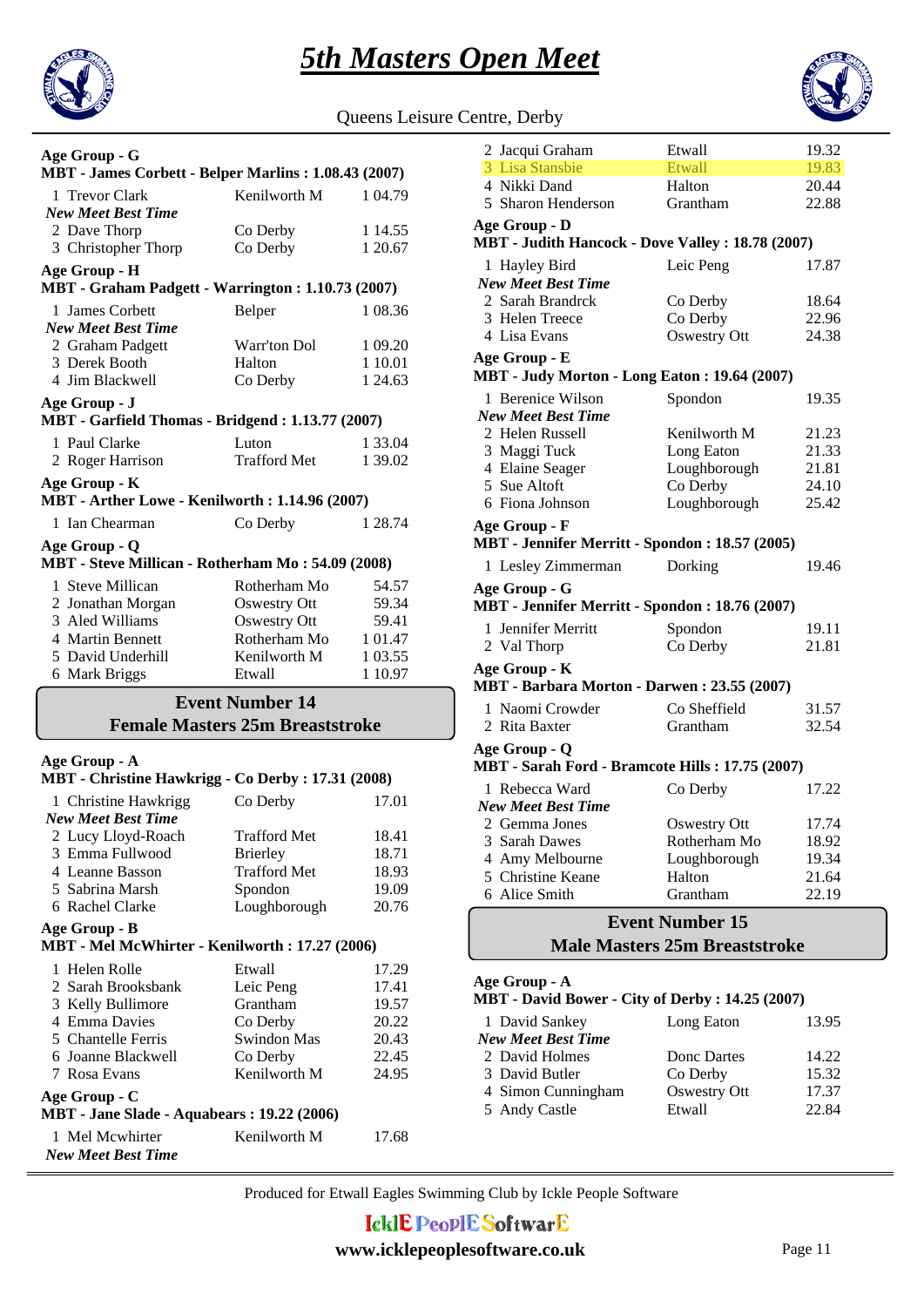



Queens Leisure Centre, Derby

#### **MBT - Carl Rippon - Nottingham : 14.70 (2005) Age Group - B**

| <b>NID I - Carl Kippon - Notungham : 14.</b> 70 (2005) |              |       |  |
|--------------------------------------------------------|--------------|-------|--|
| 1 Chris Johnson                                        | Co Derby     | 16.00 |  |
| 2 Robert Egan                                          | Kenilworth M | 16.46 |  |

#### 3 Gareth Wilkinson Kenilworth M 19.70 4 Simon Biggs **Oswestry Ott** 20.37 **Age Group - C**

#### **MBT - Steven Horner - Eston : 15.42 (2007)**

| 1 Robert Robson           | Kenilworth M | 14.96 |
|---------------------------|--------------|-------|
| <b>New Meet Best Time</b> |              |       |
| 2 Chris Rolle             | Etwall       | 15.57 |
| 3 Steve Vaughan           | Scunthorpe A | 16.43 |
| 4 Richard Jarvis          | Etwall       | 17.39 |
| 5 Robert Moore            | Long Eaton   | 18.19 |
| 6 Stephen Prince          | Etwall       | 18.31 |

#### **Age Group - D**

#### **MBT - Chris Ryall - Kenilworth : 15.09 (2007)**

| 1 Gary Vickers                                  | Etwall              | 14.96 |
|-------------------------------------------------|---------------------|-------|
| <b>New Meet Best Time</b>                       |                     |       |
| 2 Simon Rigg                                    | Rugby               | 15.32 |
| 3 Chris Ryall                                   | Kenilworth M        | 15.52 |
| 4 Mark Franklin                                 | <b>Trafford Met</b> | 16.30 |
| 5 Carl Barkley                                  | Halton              | 16.59 |
| 6 Roy Mcwhirter                                 | Kenilworth M        | 17.03 |
| 7 John Hamilton                                 | Kenilworth M        | 17.24 |
| 8 David Pass                                    | Rykneld SP          | 17.52 |
| 9 Andy Markgraf                                 | Etwall              | 22.57 |
| Age Group - E                                   |                     |       |
| <b>MBT</b> - Jeff Rimmer - Halton: 15.79 (2006) |                     |       |
| 1 Bob Bolton                                    | <b>Trafford Met</b> | 17.16 |
| 2 Marc Turnbull                                 | Grantham            | 17.55 |
| 3 Mark Jones                                    | Everton             | 17.92 |
| Age Group - F                                   |                     |       |
| MBT - Neville Barton - Aquabears: 15.61 (2006)  |                     |       |
| 1 Michael Dawes                                 | Rotherham Mo        | 17.82 |
| 2 John Done                                     | <b>Heath Town</b>   | 18.35 |
| 3 John Duffield                                 | Etwall              | 19.59 |
| 4 Roy Keane                                     | Halton              | 22.43 |
| 5 Martyn Finney                                 | Etwall              | 22.96 |
| Age Group - G                                   |                     |       |
| <b>MBT</b> - Chris Trueman - EAST: 18.62 (2005) |                     |       |
| 1 Neville Barton                                | <b>Trafford Met</b> | 15.48 |
| <b>New Meet Best Time</b>                       |                     |       |
| 2 Trevor Clark                                  | Kenilworth M        | 16.82 |
| 3 Christopher Thorp                             | Co Derby            | 18.36 |
|                                                 |                     |       |
| Age Group - H                                   |                     |       |
| MBT - Richard Milner - Etwall: 20.70 (2008)     |                     |       |
| 1 Danny Roberts                                 | Co Sheffield        | 21.40 |
| 2 Chris Burge                                   | Etwall              | 21.46 |
| 3 Richard Milner                                | Etwall              | 21.79 |
| 4 Ray Marshall                                  | Halton              | 22.02 |
| 5 Jim Blackwell                                 | Co Derby            | 22.97 |
| 6 John Holland                                  | Etwall              | 23.08 |

#### 1 Neil Mackinnon Trafford Met 18.96 **MBT - Neil Mackinnon - Trafford Met : 18.04 (2008) Age Group - J** 2 Paul Clarke Luton 20.84 1 Ian Chearman Co Derby 22.06 **MBT - Ted Evans - City of Derby : 21.05 (2006) Age Group - K** 1 Aled Williams Oswestry Ott 15.58 **MBT - Alistair Crawford - Rotherham Mo : 14.09 (2008) Age Group - Q** 2 David Underhill Kenilworth M 16.95 3 Peter Fynes Oswestry Ott 20.78 *Movements of the legs not simultaneous* 40 Jonathan Morgan Oswestry Ott **\*\*\* Swimmers Disqualified \*\*\***

# **Event Number 16**

# **Female Masters 50m Backstroke**

#### **MBT - Kirstie Donaldson - Etwall : 33.20 (2008) Age Group - A**

| <u> MD I - Kirsue Donaldson - Etwan : 33.20 (2008)</u>    |                               |       |
|-----------------------------------------------------------|-------------------------------|-------|
| 1 Lucy Lloyd-Roach                                        | <b>Trafford Met</b>           | 33.29 |
| 2 Kirstie Donaldson                                       | Etwall                        | 34.27 |
| 3 Sabrina Marsh                                           | Spondon                       | 37.80 |
| Age Group - B                                             |                               |       |
| MBT - Stephanie Brakespear - NottmLeander: 34.12 (2008)   |                               |       |
| 1 Emma Davies                                             | Co Derby                      | 37.63 |
| 2 Joanne Blackwell                                        | Co Derby                      | 44.88 |
|                                                           | *** Swimmers Disqualified *** |       |
| 0 Clare Wilkinson                                         | Kenilworth M                  |       |
| Left position on the back (other than to initiate a turn) |                               |       |
| Age Group - C                                             |                               |       |
| MBT - Helen Sadler - Trafford Met: 33.41 (2008)           |                               |       |
| 1 Karen Bates                                             | Rugby                         | 35.82 |
| 2 Mel Mcwhirter                                           | Kenilworth M                  | 37.04 |
| 3 Anne-Marie Harrison                                     | Loughborough                  | 42.64 |
| 4 Lisa Stansbie                                           | Etwall                        | 51.56 |
| Age Group - D                                             |                               |       |
| <b>MBT</b> - Julie Gibson - Etwall: 35.06 (2008)          |                               |       |
| 1 Sarah Brandrck                                          | Co Derby                      | 36.11 |
| 2 Sharon Lock                                             | Melton M'bry                  | 39.87 |
| 3 Catherine Stray                                         | Long Eaton                    | 44.16 |
| Age Group - E                                             |                               |       |
| MBT - Berenice Wilson - Spondon: 35.14 (2008)             |                               |       |
| 1 Berenice Wilson                                         | Spondon                       | 36.40 |
| 2 Helen Turner                                            | Rotherham Mo                  | 41.15 |
| 3 Elaine Seager                                           | Loughborough                  | 42.08 |
| Age Group - F                                             |                               |       |
| <b>MBT</b> - Ruth Lowe - Etwall: 37.66 (2008)             |                               |       |
| 1 Lesley Zimmerman                                        | Dorking                       | 40.96 |
| 2 Janet Briggs                                            | Etwall                        | 51.56 |
|                                                           |                               |       |

Produced for Etwall Eagles Swimming Club by Ickle People Software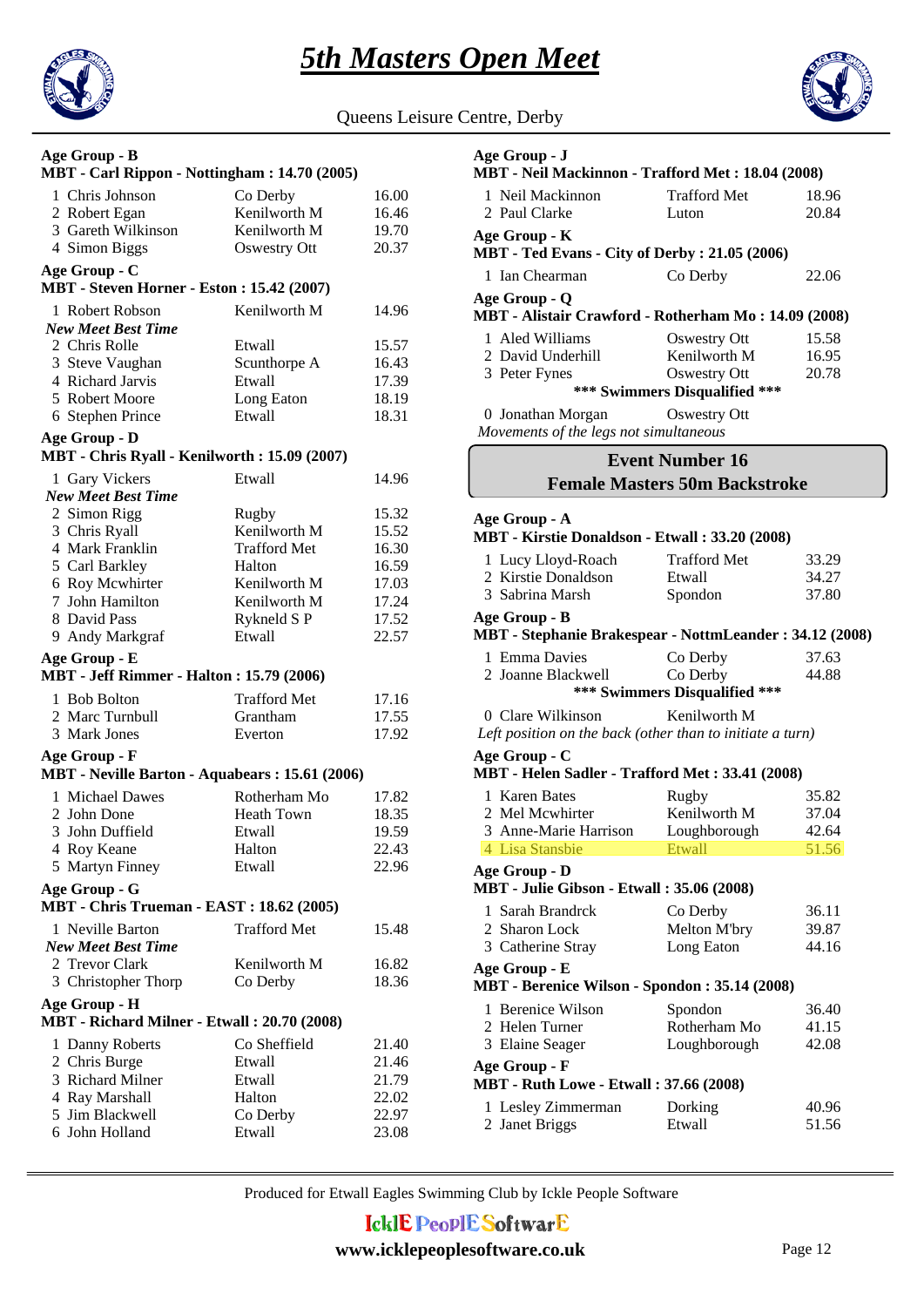



Queens Leisure Centre, Derby

| Age Group - G<br>MBT - Kath Tunnicliffe - Wolverhampton : 37.39 (2007)     |                     |         |  |
|----------------------------------------------------------------------------|---------------------|---------|--|
| 1 Kath Tunnicliffe                                                         | Etwall              | 38.61   |  |
| Age Group - H<br><b>MBT</b> - Pat Wall - Shrewsbury : 58.49 (2008)         |                     |         |  |
| 1 Rachel Barton<br><b>New Meet Best Time</b>                               | <b>Trafford Met</b> | 36.75   |  |
| Age Group - K<br>MBT - Barbara Morton - Darwen: 56.98 (2006)               |                     |         |  |
| 1 Naomi Crowder                                                            | Co Sheffield        | 1 01.67 |  |
| 2 Rosemary Mcchesney                                                       | Co Derby            | 1 01.88 |  |
| Age Group - Q<br><b>MBT</b> - Claire Bassinder - Bromsgrove : 35.16 (2008) |                     |         |  |
| 1 Rebecca Ward<br><b>New Meet Best Time</b>                                | Co Derby            | 34.77   |  |
| 2 Kirsten Baddick                                                          | Kenilworth M        | 35.64   |  |
| 3 Laura Marinelli                                                          | Long Eaton          | 38.16   |  |
| 4 Charlotte Howard                                                         | Etwall              | 41.69   |  |
| 5 Alice Smith                                                              | Grantham            | 43.87   |  |
|                                                                            |                     |         |  |

### **Event Number 17**

#### **Male Masters 50m Backstroke**

#### **Age Group - A**

# **MBT - Andrew James Seggie - Kenilworth M : 29.06 (2008)**

| 1 David Holmes                                    | Donc Dartes         | 28.48 |
|---------------------------------------------------|---------------------|-------|
| <b>New Meet Best Time</b>                         |                     |       |
| 2 Paul Goldsmith                                  | Kenilworth M        | 31.32 |
| 3 David Butler                                    | Co Derby            | 31.97 |
| 4 Marin Lewis                                     | Poole               | 34.01 |
| Age Group - B                                     |                     |       |
| <b>MBT</b> - David Bower - Co Derby: 30.59 (2008) |                     |       |
| 1 Niki Williams                                   | <b>Trafford Met</b> | 32.06 |
| 2 Paul Evans                                      | Oswestry Ott        | 34.03 |
| 3 Matthew Leach                                   | Co Derby            | 36.16 |
| 4 Simon Biggs                                     | Oswestry Ott        | 37.47 |
| 5 Robert Egan                                     | Kenilworth M        | 38.75 |
| Age Group - C                                     |                     |       |
| <b>MBT</b> - Steven Horner - Eston: 31.83 (2007)  |                     |       |
| 1 Stuart Parker                                   | Kenilworth M        | 31.13 |
| <b>New Meet Best Time</b>                         |                     |       |
| 2 Robert Robson                                   | Kenilworth M        | 32.29 |
| 3 Richard Jarvis                                  | Etwall              | 36.11 |
| 4 Dave Loines                                     | Haden Hill          | 38.70 |
| Age Group - D                                     |                     |       |
| <b>MBT</b> - Carl Barkley - Halton : 31.34 (2007) |                     |       |
| 1 Chris Ryall                                     | Kenilworth M        | 34.44 |
| 2 Mark Leach                                      | <b>Trafford Met</b> | 40.18 |
| 3 Andy Markgraf                                   | Etwall              | 53.85 |
| Age Group - E                                     |                     |       |
| MBT - David Francis - Kenilworth: 32.49 (2006)    |                     |       |
| 1 Steve Conway                                    | Loughborough        | 32.91 |
| 2 Michael Commons                                 | Loughborough        | 33.95 |
| 3 Simon Collingham                                | NottmLeander        | 35.17 |

| 4 Mark Jones<br>5 Bob Bolton                                    | Everton             | 36.89 |  |
|-----------------------------------------------------------------|---------------------|-------|--|
|                                                                 | <b>Trafford Met</b> | 39.73 |  |
| Age Group - F<br>MBT - Steve Burcham - Kenilworth: 31.73 (2007) |                     |       |  |
| 1 Roy Keane                                                     | Halton              | 38.99 |  |
| Age Group - G                                                   |                     |       |  |
| MBT - Eric Hodgson - Wrexham: 34.35 (2006)                      |                     |       |  |
| 1 Trevor Clark                                                  | Kenilworth M        | 33.77 |  |
| <b>New Meet Best Time</b>                                       |                     |       |  |
| 2 Neville Barton                                                | Trafford Met        | 37.71 |  |
| 3 Dave Thorp                                                    | Co Derby            | 38.35 |  |
| Age Group - H                                                   |                     |       |  |
| MBT - Jim Blackwell - City of Derby: 46.61 (2006)               |                     |       |  |
| 1 Derek Booth<br><b>New Meet Best Time</b>                      | Halton              | 39.24 |  |
| 2 John Holland                                                  | Etwall              | 45.80 |  |
| 3 Chris Burge                                                   | Etwall              | 45.95 |  |
| 4 Jim Blackwell                                                 | Co Derby            | 51.23 |  |
| Age Group - J                                                   |                     |       |  |
| MBT - Keith ingram - Birmingham: 38.40 (2007)                   |                     |       |  |
| 1 Paul Clarke                                                   | Luton               | 49.08 |  |
| Age Group - K                                                   |                     |       |  |
| MBT - Arthur Lowe - Kenilworth: 40.40 (2007)                    |                     |       |  |
| 1 Ian Chearman                                                  | Co Derby            | 48.14 |  |
| Age Group - Q                                                   |                     |       |  |
| MBT - Steve Millican - Rotherham Mo: 28.23 (2008)               |                     |       |  |
| 1 Richard Bell                                                  | Louth               | 29.69 |  |
| 2 Ben Maloney                                                   | Halton              | 33.02 |  |
| 3 Jonathan Morgan                                               | <b>Oswestry Ott</b> | 33.41 |  |
| 4 Mark Briggs                                                   | Etwall              | 42.39 |  |
| <b>Event Number 18</b>                                          |                     |       |  |

# **Mixed Masters 100m Butterfly**

# *Female*

| Age Group - B<br>MBT - Maria Kelly - Northampton : 1.10.98 (2005)    |              |         |
|----------------------------------------------------------------------|--------------|---------|
| 1 Aneska Binks                                                       | Leic Peng    | 1 14.70 |
| 2 Emma Davies                                                        | Co Derby     | 1 18.90 |
| 3 Kelly Bullimore                                                    | Grantham     | 1 23.71 |
| 4 Sarah Brooksbank                                                   | Leic Peng    | 1 29.19 |
| Age Group - C<br>MBT - Julie Gibson - Etwall Eagles : 1.13.07 (2006) |              |         |
| 1 Elizabeth Simpson                                                  | Long Eaton   | 1 14.38 |
| 2 Clair Conabeare                                                    | Newcastle St | 1 17.57 |
| 3 Karen Bates                                                        | Rugby        | 1 21.94 |
| Age Group - D<br>MBT - Sarah Brandrck - Co Derby : 1 19.61 (2008)    |              |         |
| 1 Sarah Brandrck<br><b>New Meet Best Time</b>                        | Co Derby     | 1 14.90 |

Produced for Etwall Eagles Swimming Club by Ickle People Software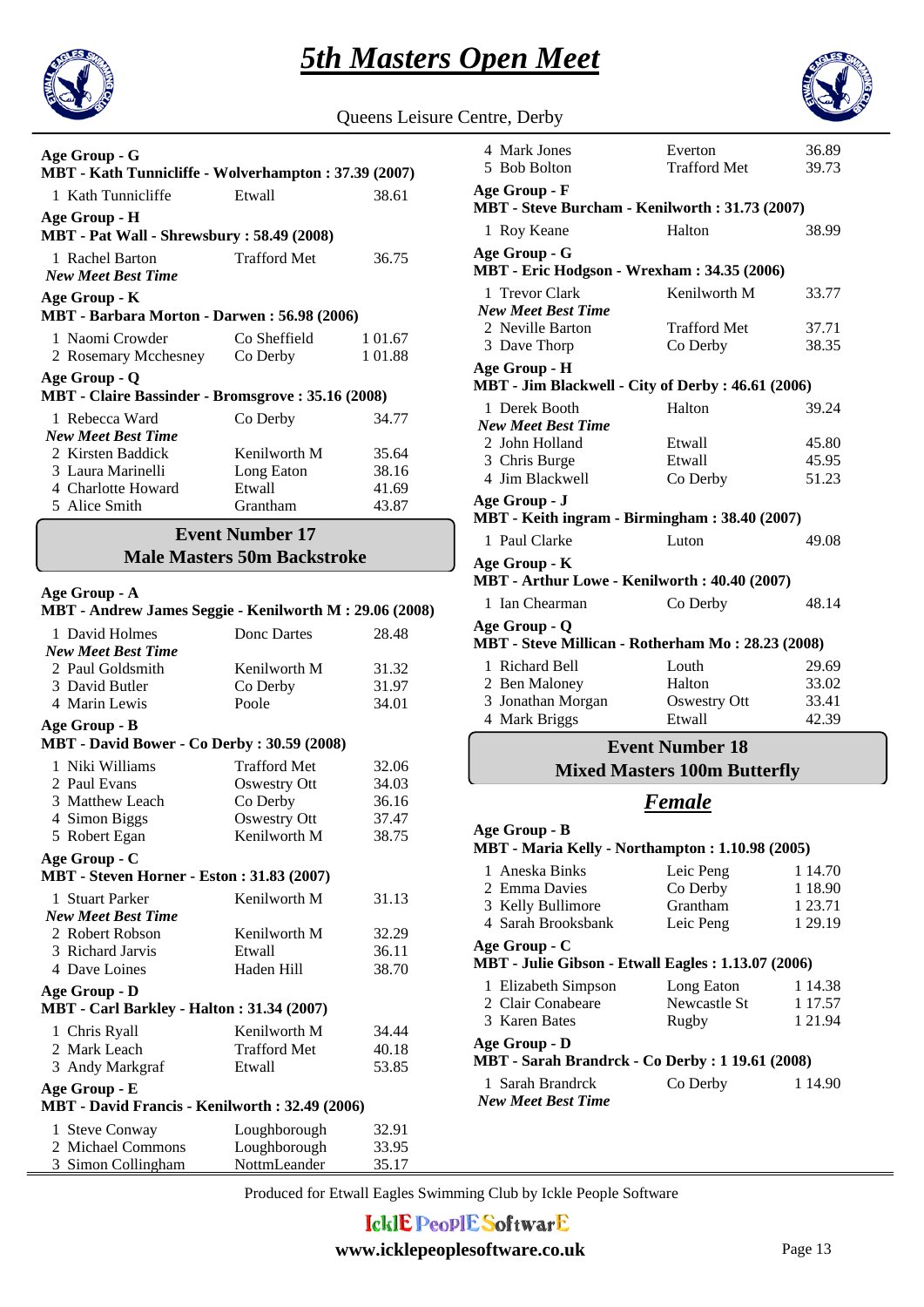

|                                                                    |                        |                    | <u> Sin Masters Open M</u>                       |
|--------------------------------------------------------------------|------------------------|--------------------|--------------------------------------------------|
|                                                                    |                        |                    |                                                  |
|                                                                    |                        |                    | Queens Leisure Centre, Derby                     |
| Age Group - E                                                      |                        |                    | 2 James Cor                                      |
| MBT - Helen Russell - Kenilworth M : 1 29.85 (2008)                |                        |                    | Age Group - 0                                    |
| 1 Helen Russell                                                    | Kenilworth M           | 1 25.85            | <b>MBT</b> - Steve I                             |
| <b>New Meet Best Time</b>                                          |                        |                    | 1 Steve Mill                                     |
| Age Group - Q                                                      |                        |                    | 2 James Pep                                      |
| MBT - Sarah Ford - Bramcote Hills : 1.16.30 (2007)                 |                        |                    | 3 Jonathan N<br>4 Craig War                      |
| 1 Gemma Jones<br><b>New Meet Best Time</b>                         | Oswestry Ott           | 1 13.16            |                                                  |
| 2 Emma Carter<br>3 Rowena Brighton                                 | NottmLeander<br>Etwall | 1 18.15<br>1 19.72 | F                                                |
|                                                                    | <b>Male</b>            |                    | Age Group - A                                    |
| Age Group - A                                                      |                        |                    | <b>MBT</b> - Kelly I                             |
| MBT - Robert Small - Perry B & TS: 101.91 (2008)                   |                        |                    | 1 Lucy Lloy                                      |
| 1 David Holmes                                                     | Donc Dartes            | 58.40              | New Meet Be.                                     |
| <b>New Meet Best Time</b>                                          |                        |                    | 2 Emma Ful<br>3 Sabrina M                        |
| 2 Simon Cunningham                                                 | Oswestry Ott           | 1 08.20            | 4 Christine I                                    |
| 3 David Butler                                                     | Co Derby               | 1 09.12            | 5 Rachel Cla                                     |
| Age Group - B                                                      |                        |                    | Age Group - I                                    |
| MBT - Stuart Hamer - Lincoln Vulcans: 1.00.82 (2007)               |                        |                    | <b>MBT</b> - Mel M                               |
| 1 John Smith                                                       | Kenilworth M           | 1 05.93            | 1 Aneska Bi                                      |
| Age Group - C                                                      |                        |                    | 2 Helen Rol                                      |
| <b>MBT</b> - Dave Bailey - City of Derby: 1.06.32 (2006)           |                        |                    | 3 Kelly Bull                                     |
| 1 Nick Rusz                                                        | Griffins Enf           | 1 08.91            | 4 Clare Will                                     |
| 2 Robert Robson                                                    | Kenilworth M           | 1 09.26            | 5 Emma Da                                        |
| 3 Paul Ingle                                                       | Etwall                 | 1 18.85            | 6 Chantelle                                      |
| Age Group - D                                                      |                        |                    | 7 Joanne Bla                                     |
| MBT - John Hamilton - Kenilworth M : 1 08.36 (2008)                |                        |                    | Age Group - 0                                    |
| 1 Ian Wilkes                                                       | Loughborough           | 1 04.23            | <b>MBT</b> - Mel M                               |
| <b>New Meet Best Time</b>                                          |                        |                    | 1 Mel Mcwl                                       |
| 2 Jonathan Oddy                                                    | <b>Buxton</b>          | 1 09.07            | 2 Jacqui Gra                                     |
| 3 Steve Goodall                                                    | Rykneld S P            | 1 09.35            | 3 Nikki Dan                                      |
| 4 Roy Mcwhirter                                                    | Kenilworth M           | 1 1 1 .64          | 4 Anne-Mar                                       |
| 5 John Hamilton                                                    | Kenilworth M           | 1 13.60            | 5 Sharon He<br>6 Lisa Stans                      |
| Age Group - E                                                      |                        |                    | Age Group - I                                    |
| MBT - Alec Johnson - Trafford Met: 1 08.64 (2008)                  |                        |                    | <b>MBT</b> - Julie (                             |
| 1 Alec Johnon                                                      | <b>Trafford Met</b>    | 1 04.03            | 1 Sarah Brai                                     |
| <b>New Meet Best Time</b>                                          |                        |                    | 2 Helen Tree                                     |
| 2 Michael Pepper<br>3 Mark Jones                                   | Rotherham Mo           | 1 1 1 .26          | 3 Lisa Evan:                                     |
| 4 Simon Longstaff                                                  | Everton<br>Lichfield   | 1 12.87<br>1 13.30 | 4 Linda Mel                                      |
|                                                                    |                        |                    | 5 Ashley Ki                                      |
| Age Group - F<br>MBT - Steve Burcham - Kenilworth : 1.09.52 (2007) |                        |                    |                                                  |
|                                                                    |                        |                    | 0 Rebbecca                                       |
| 1 Graham Sadler<br><b>New Meet Best Time</b>                       | <b>Trafford Met</b>    | 1 06.64            | Start before si                                  |
| 2 Michael Spencer<br>Age Group - G                                 | Co Derby               | 1 27.15            | Age Group - I<br><b>MBT</b> - Susan              |
| <b>MBT</b> - Derek Booth - Halton : 1 22.21 (2008)                 |                        |                    | 1 Berenice V                                     |
| 1 Trevor Clark                                                     | Kenilworth M           | 1 1 1 . 2 5        | 2 Helen Rus                                      |
| <b>New Meet Best Time</b>                                          |                        |                    | 3 Maggi Tuo                                      |
| Age Group - H                                                      |                        |                    | 4 Elaine Sea                                     |
| MBT - Graham Padgett - Warrington : 1.19.99 (2007)                 |                        |                    | 5 Sue Arrow                                      |
|                                                                    | Warr'ton Dol           | 1 20.38            | 6 Fiona John                                     |
| 1 Graham Padgett                                                   |                        |                    |                                                  |
|                                                                    |                        |                    | Produced for Etwall Eagles Swimming Club by Ickl |
|                                                                    |                        |                    |                                                  |
|                                                                    |                        |                    | <b>IcklE PeoplE Softwart</b>                     |
|                                                                    |                        |                    | www.icklepeoplesoftware.co.                      |
|                                                                    |                        |                    |                                                  |

| Age Group - Q<br>MBT - Steve Millican - Rotherham Mo: 59.27 (2008) |                     |         |  |
|--------------------------------------------------------------------|---------------------|---------|--|
| 1 Steve Millican                                                   | Rotherham Mo        | 1 00.50 |  |
| 2 James Pepper                                                     | Rotherham Mo        | 1 01.53 |  |
| 3 Jonathan Morgan                                                  | Oswestry Ott        | 1 05.34 |  |
| 4 Craig Ward                                                       | Stockport Mo        | 1 06.86 |  |
| <b>Event Number 19</b><br><b>Female Masters 25m Freestyle</b>      |                     |         |  |
|                                                                    |                     |         |  |
| Age Group - A<br>MBT - Kelly Bullimore - Grantham : 14.39 (2007)   |                     |         |  |
| 1 Lucy Lloyd-Roach<br><b>New Meet Best Time</b>                    | <b>Trafford Met</b> | 14.13   |  |

2 James Corbett Belper 1 25.91

### 3 Sabrina Marsh Spondon 14.44 4 Christine Hawkrigg Co Derby 14.90 5 Rachel Clarke Loughborough 15.20 **MBT - Mel McWhirter - Kenilworth : 13.36 (2007) Age Group - B**

#### 1 Aneska Binks Leic Peng 13.44 2 Helen Rolle Etwall 13.79 3 Kelly Bullimore Grantham 14.59 4 Clare Wilkinson Kenilworth M 15.26 5 Emma Davies Co Derby 15.36 6 Chantelle Ferris Swindon Mas 15.87 7 Joanne Blackwell Co Derby 16.88

**Age Group - C**

# **MBT - Mel Mcwhirter - Kenilworth M : 13.56 (2008)**

| 1 Mel Mcwhirter       | Kenilworth M | 13.63 |
|-----------------------|--------------|-------|
| 2 Jacqui Graham       | Etwall       | 14.32 |
| 3 Nikki Dand          | Halton       | 15.17 |
| 4 Anne-Marie Harrison | Loughborough | 15.72 |
| 5 Sharon Henderson    | Grantham     | 17.09 |
| 6 Lisa Stansbie       | Etwall       | 17.56 |

**Age Group - D**

#### **MBT - Julie Gibson - Etwall : 13.65 (2008)**

| 1 Sarah Brandrck              | Co Derby     | 13.81 |
|-------------------------------|--------------|-------|
| 2 Helen Treece                | Co Derby     | 16.37 |
| 3 Lisa Evans                  | Oswestry Ott | 17.31 |
| 4 Linda Mellor                | Etwall       | 19.42 |
| 5 Ashley Kingsnorth           | Co Leeds     | 19.47 |
| *** Swimmers Disqualified *** |              |       |

### 60 Rebbecca Smith Lichfield

*Start before starting signal*

**Age Group - E**

#### **MBT - Susan Wisdish - Derby Phoenix : 14.61 (2005)**

| 1 Berenice Wilson | Spondon      | 15.08 |
|-------------------|--------------|-------|
| 2 Helen Russell   | Kenilworth M | 15.33 |
| 3 Maggi Tuck      | Long Eaton   | 15.84 |
| 4 Elaine Seager   | Loughborough | 16.21 |
| 5 Sue Arrowsmith  | NottmLeander | 16.62 |
| 6 Fiona Johnson   | Loughborough | 17.47 |

ming Club by Ickle People Software

# **IE** SoftwarE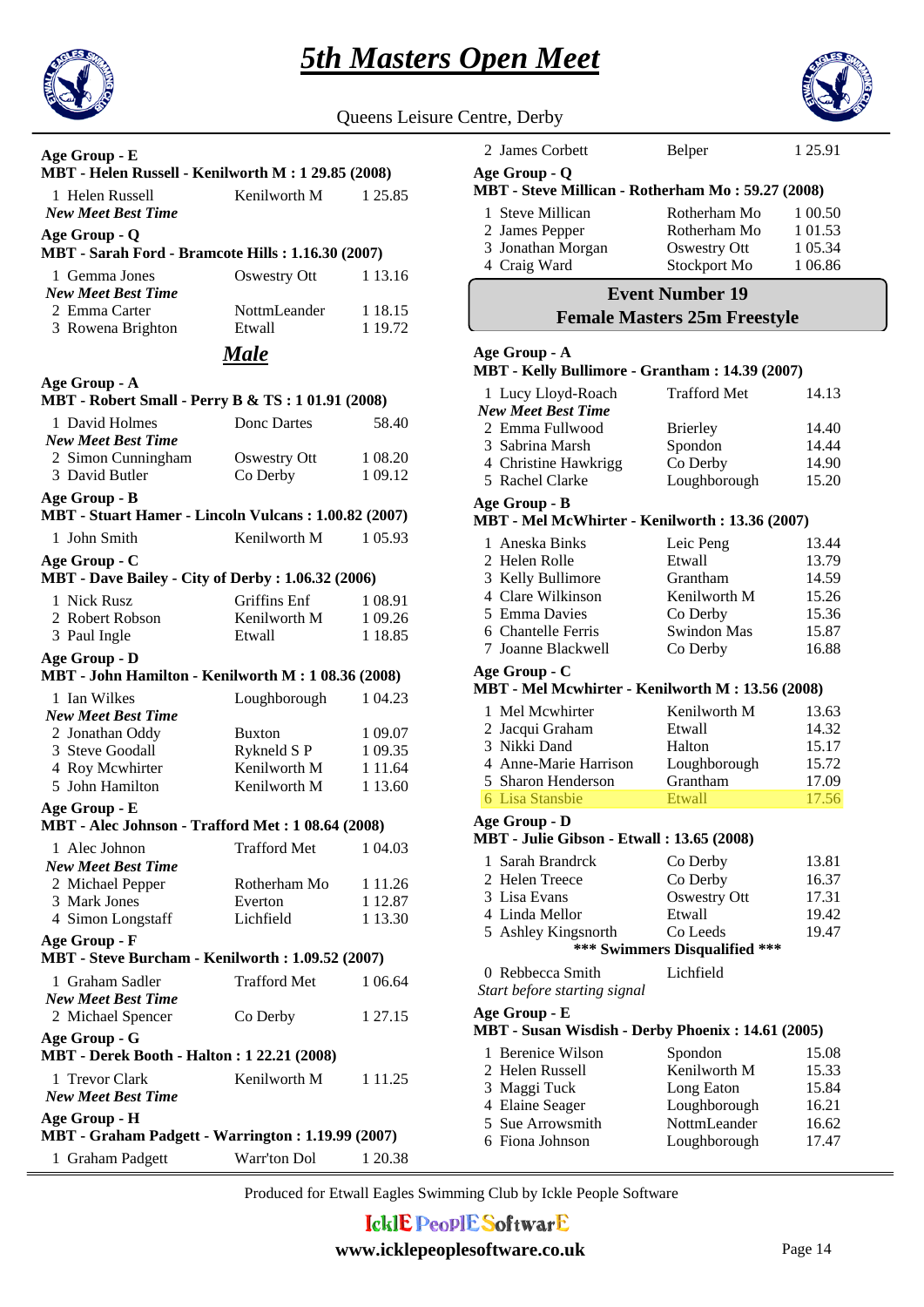



Queens Leisure Centre, Derby

| Age Group - F<br>MBT - Jill Jones - Trafford Met: 14.58 (2008)    |                 |       |  |
|-------------------------------------------------------------------|-----------------|-------|--|
| 1 Lesley Zimmerman                                                | Dorking         | 15.24 |  |
| 2 Lesley Fullwood                                                 | <b>Brierley</b> | 23.48 |  |
| Age Group - G<br><b>MBT</b> - Val Thorp - Co Derby : 15.46 (2008) |                 |       |  |
| 1 Val Thorp                                                       | Co Derby        | 15.54 |  |
| 2 Jennifer Merritt                                                | Spondon         | 15.85 |  |
| Age Group - H                                                     |                 |       |  |
| MBT - Rachel Barton - Trafford Met: 14.90 (2008)                  |                 |       |  |
| 1 Mary Holland                                                    | Long Eaton      | 17.54 |  |
| Age Group - K<br>MBT - Barbara Morton - Darwen: 21.65 (2006)      |                 |       |  |
| 1 Naomi Crowder                                                   | Co Sheffield    | 23.70 |  |
| 2 Rosemary Mcchesney                                              | Co Derby        | 24.43 |  |
| 3 Rita Baxter                                                     | Grantham        | 24.56 |  |
| Age Group - Q<br><b>MBT</b> - Cat Murphy - Oldbury: 14.41 (2007)  |                 |       |  |
| 1 Rebecca Ward                                                    | Co Derby        | 13.21 |  |
| <b>New Meet Best Time</b>                                         |                 |       |  |
| 2 Gemma Jones                                                     | Oswestry Ott    | 13.88 |  |
| 3 Sarah Dawes                                                     | Rotherham Mo    | 14.61 |  |
| 4 Laura Marinelli                                                 | Long Eaton      | 14.79 |  |
| 5 Amy Melbourne                                                   | Loughborough    | 14.82 |  |
| 6 Fiona Conway                                                    | Loughborough    | 14.99 |  |
| 7 Christine Keane                                                 | Halton          | 16.29 |  |
| 8 Alice Smith                                                     | Grantham        | 16.51 |  |
| <b>Event Number 20</b><br><b>Male Masters 25m Freestyle</b>       |                 |       |  |

#### **Age Group - A**

| MBT - Paul Longland - Trafford Met : 11.58 (2008)  |                     |       |  |
|----------------------------------------------------|---------------------|-------|--|
| 1 David Holmes                                     | Donc Dartes         | 11.15 |  |
| <b>New Meet Best Time</b>                          |                     |       |  |
| 2 Jonny Giles                                      | <b>Trafford Met</b> | 12.66 |  |
| 3 Paul Goldsmith                                   | Kenilworth M        | 12.76 |  |
| 4 David Butler                                     | Co Derby            | 12.78 |  |
| 5 Simon Cunningham                                 | <b>Oswestry Ott</b> | 12.89 |  |
| Age Group - B                                      |                     |       |  |
| MBT - Greg Banham - City of Chester : 12.36 (2007) |                     |       |  |
| 1 Matt Glover                                      | <b>Bramcote</b>     | 12.43 |  |
| 2 John Smith                                       | Kenilworth M        | 12.72 |  |
| 3 Richard Wilkinson Hall                           |                     | 12.94 |  |
| 4 Niki Williams                                    | <b>Trafford Met</b> | 13.28 |  |
| 5 Matthew Leach                                    | Co Derby            | 13.36 |  |
| 6 Chris Johnson                                    | Co Derby            | 13.78 |  |
| 7 Chris Gubb                                       | Loughborough        | 13.82 |  |
| 8 Robert Egan                                      | Kenilworth M        | 13.95 |  |
| Paul Evans<br>9                                    | Oswestry Ott        | 13.97 |  |
| 10 Simon Biggs                                     | Oswestry Ott        | 15.46 |  |
| 11 Gareth Wilkinson                                | Kenilworth M        | 15.98 |  |
|                                                    |                     |       |  |

#### 1 Robert Robson Kenilworth M 12.44 **MBT - Wayne Stott - Nottm Leander : 12.31 (2007) Age Group - C** 2 Wayne Stott NottmLeander 12.53 3 Stuart Parker Kenilworth M 12.79 4 Nick Rusz Griffins Enf 13.27 5 Chris Rolle Etwall 13.29 6 Richard Jarvis Etwall 13.32 7 Steve Vaughan Scunthorpe A 13.55 8 Stephen Prince Etwall 14.25 9 Robert Moore Long Eaton 15.00 1 Simon Rigg Rugby 12.25 **MBT - Carl Barkley - Halton : 12.06 (2007) Age Group - D** 2 Carl Barkley Halton 12.28 3 Chris Ryall Kenilworth M 12.79 4 Gary Vickers Etwall 12.93 5 Roy Mcwhirter Kenilworth M 12.96 6 Jonathan Oddy Buxton 13.01 7 Richard Hathgrall Stroud 13.54 8 John Hamilton Kenilworth M 13.63 9 David Pass Rykneld S P 13.78 10 Mark Leach Trafford Met 14.92 11 Andy Markgraf Etwall 16.65 1 Marc Turnbull Grantham 13.32<br>2 Simon Collingham NottmLeander 13.69 **MBT - Graham Sadler - Trafford Met : 12.11 (2008) Age Group - E** 2 Simon Collingham 3= Mark Jones Everton 14.28 3= Bob Bolton Trafford Met 14.28 3= Michael Pepper Rotherham Mo 14.28 1 Martyn Finney Etwall 14.33 **MBT - Alan Jones - Trafford Met : 12.82 (2008) Age Group - F** 2 Michael Dawes Rotherham Mo 14.44 3 John Duffield Etwall 15.37 4 Michael Spencer Co Derby 15.66 1 Trevor Clark Kenilworth M 13.21 *New Meet Best Time* **MBT - James Corbett - Belper Marlins : 13.78 (2007) Age Group - G** 2 Dave Thorp Co Derby 14.68<br>3 Christopher Thorp Co Derby 15.07 3 Christopher Thorp Co Derby 15.07 4 Ray Kearsey Brierley 17.87 1 James Corbett Belper 14.28 *New Meet Best Time* **MBT - Jim Blackwell - City of Derby : 15.22 (2006) Age Group - H** 2 Danny Roberts Co Sheffield 14.99 3 Chris Burge Etwall 15.46 4 John Holland Etwall 16.33 5 Jim Blackwell Co Derby 16.42 6 Ray Marshall Halton 18.68

Produced for Etwall Eagles Swimming Club by Ickle People Software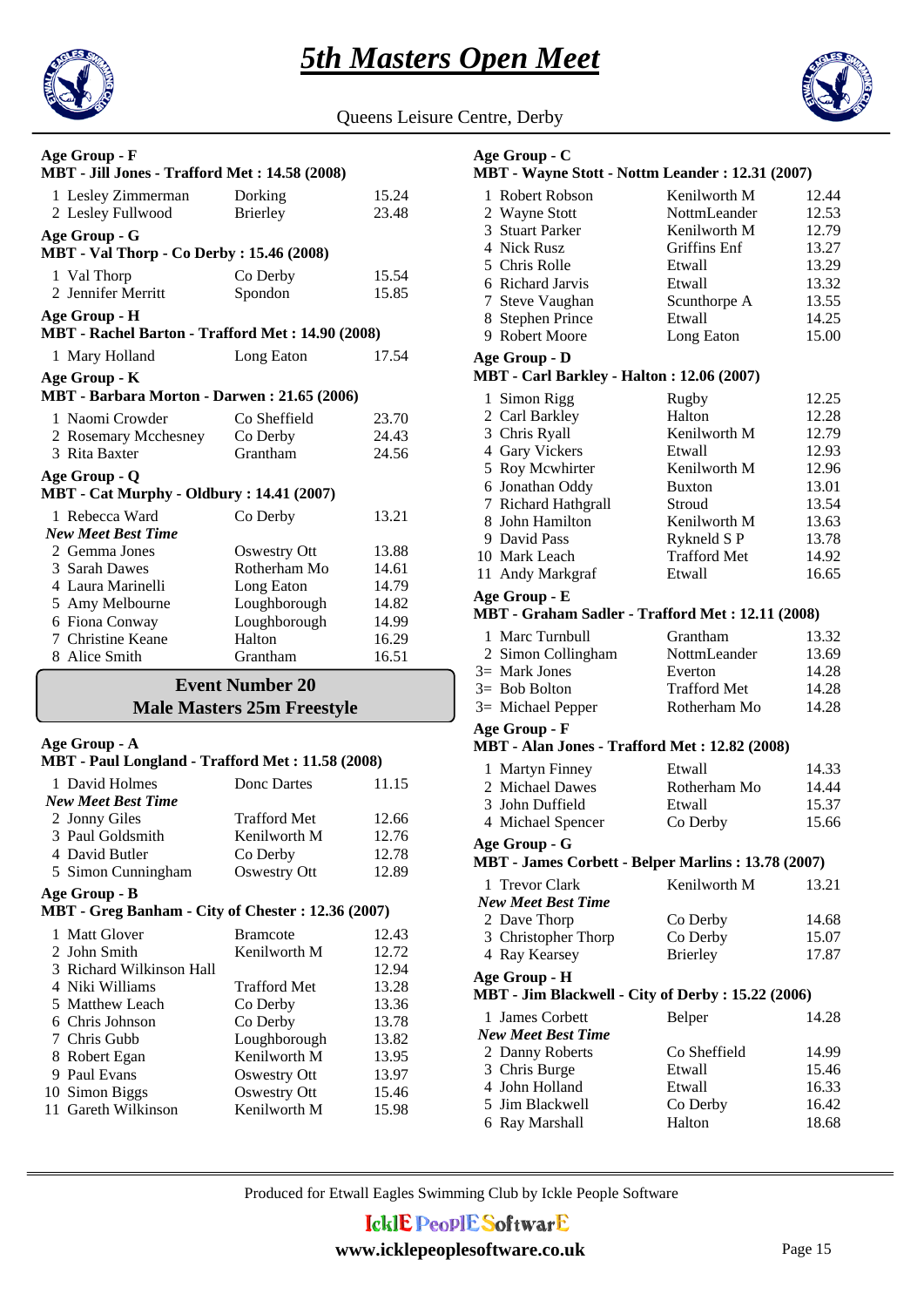



| Queens Leisure Centre, Derby |  |  |
|------------------------------|--|--|
|                              |  |  |

| Age Group - J<br>MBT - Ian Chearman - City of Derby : 17.29 (2006) |                     |       |
|--------------------------------------------------------------------|---------------------|-------|
| 1 Neil Mackinnon                                                   | <b>Trafford Met</b> | 13.83 |
| <b>New Meet Best Time</b>                                          |                     |       |
| 2 Paul Clarke                                                      | Luton               | 17.60 |
| Age Group - K                                                      |                     |       |
| MBT - Arther Lowe - Kenilworth : 14.79 (2007)                      |                     |       |
| 1 Ian Chearman                                                     | Co Derby            | 17.81 |
| Age Group - Q                                                      |                     |       |
| MBT - Alistair Crawford - Rotherham Mo: 11.04 (2008)               |                     |       |
| 1 Craig Ward                                                       | Stockport Mo        | 11.71 |
| 2 Jonathan Morgan                                                  | Oswestry Ott        | 12.85 |
| 3 Aled Williams                                                    | Oswestry Ott        | 12.88 |
| 4 David Underhill                                                  | Kenilworth M        | 13.35 |
| 5 Peter Fynes                                                      | Oswestry Ott        | 14.92 |

# **Event Number 21**

### **Female Masters 50m Breaststroke**

#### **Age Group - A**

| MBT - Laura Sims - Dove Valley: 37.29 (2005)      |                    |       |
|---------------------------------------------------|--------------------|-------|
| 1 Christine Hawkrigg                              | Co Derby           | 37.54 |
| 2 Kirstie Donaldson                               | Etwall             | 39.10 |
| 3 Sabrina Marsh                                   | Spondon            | 41.15 |
| Age Group - B                                     |                    |       |
| MBT - Helen Rollé - Etwall Eagles: 37.23 (2006)   |                    |       |
| 1 Clare Wilkinson                                 | Kenilworth M       | 36.94 |
| <b>New Meet Best Time</b>                         |                    |       |
| 2 Sarah Brooksbank                                | Leic Peng          | 39.18 |
| 3 Roberta Gordon                                  | NottmLeander       | 42.15 |
| 4 Emma Davies                                     | Co Derby           | 43.43 |
| 5 Jessica Wooddisse                               | Stroud             | 45.26 |
| 6 Chantelle Ferris                                | <b>Swindon Mas</b> | 46.43 |
| 7 Joanne Blackwell                                | Co Derby           | 49.38 |
| Age Group - C                                     |                    |       |
| MBT - Sharon Lock - Melton Mowbray: 37.08 (2005)  |                    |       |
| 1 Mel Mcwhirter                                   | Kenilworth M       | 39.86 |
| 2 Clair Conabeare                                 | Newcastle St       | 40.24 |
| 3 Lisa Stansbie                                   | Etwall             | 44.35 |
| Age Group - D                                     |                    |       |
| MBT - Julie Gibson - Etwall: 41.57 (2008)         |                    |       |
| 1 Hayley Bird                                     | Leic Peng          | 38.83 |
| <b>New Meet Best Time</b>                         |                    |       |
| 2 Sharon Lock                                     | Melton M'bry       | 39.19 |
| 3 Sarah Brandrck                                  | Co Derby           | 41.10 |
| 4 Julie Gibson                                    | Etwall             | 41.90 |
| 5 Claire Spink                                    | Co Derby           | 48.98 |
| Age Group - E                                     |                    |       |
| MBT - Suzanne Linton - Kenilworth M: 40.21 (2008) |                    |       |
| 1 Berenice Wilson                                 | Spondon            | 42.40 |
| 2 Maggi Tuck                                      | Long Eaton         | 46.50 |
| 3 Helen Turner                                    | Rotherham Mo       | 46.56 |
| 4 Elaine Seager                                   | Loughborough       | 47.30 |
|                                                   |                    |       |

| Age Group - F<br>MBT - Jennifer Merritt - Spondon : 40.98 (2005)         |              |       |
|--------------------------------------------------------------------------|--------------|-------|
| 1 Lindsey Gowland                                                        | Etwall       | 41.70 |
| 2 Lesley Zimmerman                                                       | Dorking      | 43.67 |
| Age Group - G<br>MBT - Jennifer Merritt - Spondon : 41.21 (2007)         |              |       |
| 1 Jennifer Merritt                                                       | Spondon      | 41.89 |
| Age Group - Q<br>MBT - Christine Hawkrigg - City of Derby : 37.12 (2005) |              |       |
| 1 Rebecca Ward                                                           | Co Derby     | 37.95 |
| 2 Gemma Jones                                                            | Oswestry Ott | 39.34 |
| 3 Laura Marinelli                                                        | Long Eaton   | 41.90 |
| 4 Charlotte Howard                                                       | Etwall       | 47.63 |

# **Male Masters 50m Breaststroke Event Number 22**

#### **MBT - David Bower - City of Derby : 32.48 (2007) Age Group - A**

| <b>NLD 1 - DAVIG DOWEL - CITY OF DELDY . 32.40 (2007)</b> |              |       |  |
|-----------------------------------------------------------|--------------|-------|--|
| 1 David Sankey                                            | Long Eaton   | 31.17 |  |
| <b>New Meet Best Time</b>                                 |              |       |  |
| 2 David Holmes                                            | Donc Dartes  | 31.97 |  |
| 3 Ross Turner                                             | Rugby        | 32.82 |  |
| 4 David Butler                                            | Co Derby     | 34.29 |  |
| 5 Haseley Gordon                                          | NottmLeander | 34.30 |  |
| 6 Russell Gardner                                         | Louth        | 38.10 |  |
| 7 Simon Cunningham                                        | Oswestry Ott | 38.66 |  |
| Age Group - B                                             |              |       |  |
| <b>MBT</b> - Stuart Hamer - Lincoln Vulcans: 30.67 (2007) |              |       |  |
| 1 Chris Johnson                                           | Co Derby     | 35.29 |  |
| 2 Richard Wilkinson Hall                                  |              | 35.30 |  |
| 3 Robert Egan                                             | Kenilworth M | 36.60 |  |
| 4 Neil Barnes                                             | Halton       | 37.41 |  |
| 5 Andrew Old                                              | Bebington    | 41.28 |  |
| 6 Steven Chamberlain                                      | Etwall       | 41.69 |  |

#### 7 Leslie Lyons Swindon Mas 42.89 8 Gareth Wilkinson Kenilworth M 43.81

**MBT - Steven Horner - Eston : 34.20 (2007) Age Group - C**

| мь і - Sieven Hofner - Eston : 34.20 (2007) |              |       |
|---------------------------------------------|--------------|-------|
| 1 Steve Goult                               | Kenilworth M | 34.07 |
| <b>New Meet Best Time</b>                   |              |       |
| 2 Robert Robson                             | Kenilworth M | 34.96 |
| 3 Steve Vaughan                             | Scunthorpe A | 37.18 |
| 4 Scott Davison                             | Co Sheffield | 38.22 |
| 5 Nick Rusz                                 | Griffins Enf | 38.23 |
| 6 Richard Jarvis                            | Etwall       | 39.47 |
| 7 Dave Loines                               | Haden Hill   | 40.64 |
| 8 Stephen Prince                            | Etwall       | 41.44 |
|                                             |              |       |

**MBT - Chris Ryall - Kenilworth M : 34.01 (2008) Age Group - D**

| 1 Chris Ryall   | Kenilworth M        | 34.90 |
|-----------------|---------------------|-------|
| 2 Mark Franklin | <b>Trafford Met</b> | 35.40 |
| 3 Simon Rigg    | Rugby               | 35.57 |
| 4 Steve Goodall | Rykneld S P         | 37.40 |
| 5 Roy Mcwhirter | Kenilworth M        | 38.93 |

Produced for Etwall Eagles Swimming Club by Ickle People Software

# **IcklE PeoplE SoftwarE**

#### **www.icklepeoplesoftware.co.uk** Page 16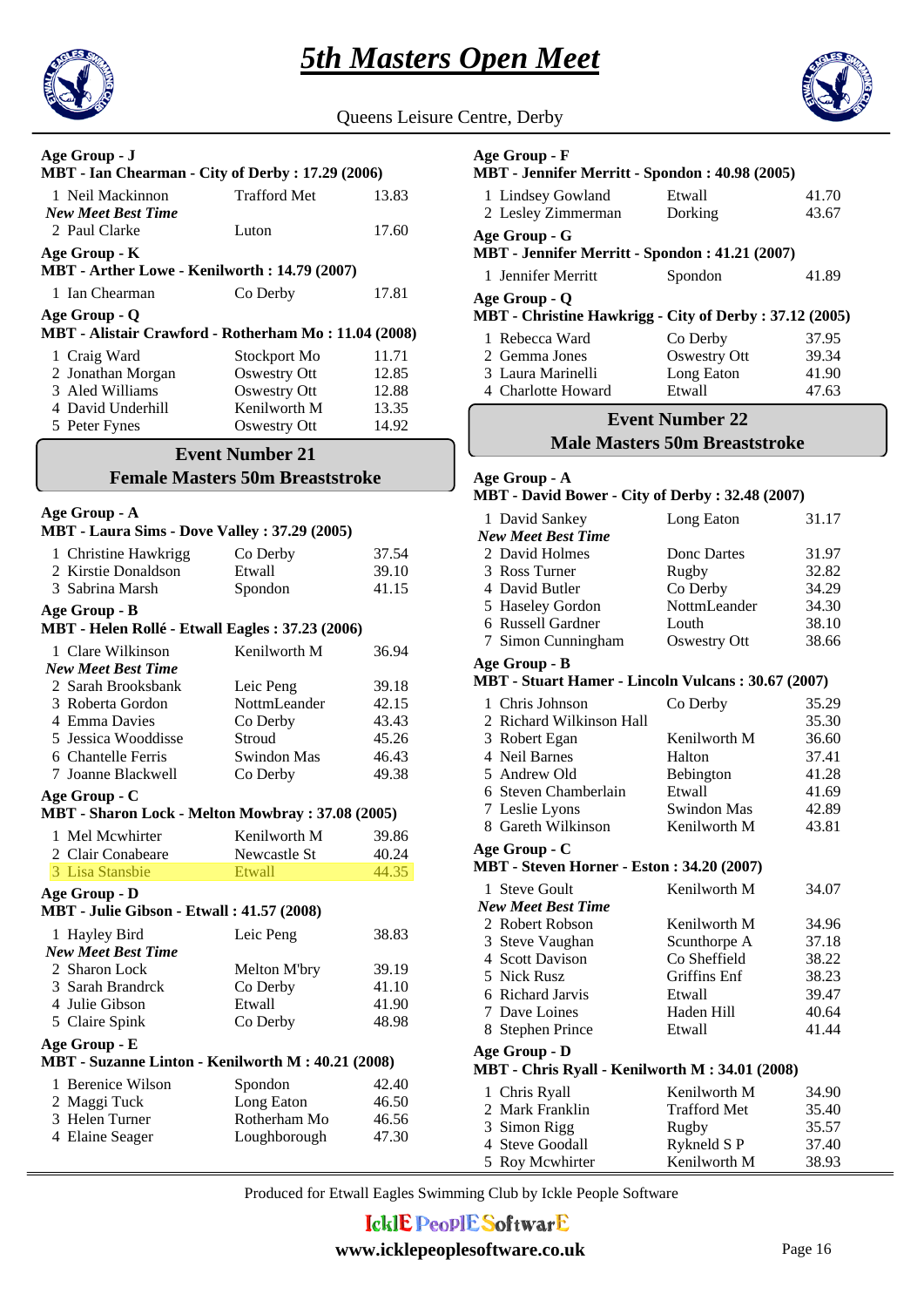



| Queens Leisure Centre, Derby |  |
|------------------------------|--|
|                              |  |

| 6 Andy Markgraf                                                   | Etwall<br>*** Swimmers Disqualified *** | 49.14          |
|-------------------------------------------------------------------|-----------------------------------------|----------------|
| 0 David Pass<br>Start before starting signal                      | Rykneld SP                              |                |
| Age Group - E<br>MBT - Gary Thomas - Royal Navy: 35.15 (2008)     |                                         |                |
|                                                                   |                                         |                |
| 1 Mark Partridge                                                  | Stroud                                  | 35.43          |
| 2 Mark Jones                                                      | Everton                                 | 39.37          |
| 3 Michael Commons<br>4 Bob Bolton                                 | Loughborough<br><b>Trafford Met</b>     | 39.57<br>39.92 |
|                                                                   |                                         |                |
| Age Group - F<br>MBT - Neville Barton - Aquabears: 34.10 (2006)   |                                         |                |
| 1 Michael Dawes                                                   | Rotherham Mo                            | 39.47          |
| 2 John Done                                                       | <b>Heath Town</b>                       | 40.26          |
| 3 John Duffield                                                   | Etwall                                  | 46.48          |
| Age Group - G                                                     |                                         |                |
| <b>MBT</b> - Chris Trueman - EAST: 42.38 (2005)                   |                                         |                |
| 1 Trevor Clark                                                    | Kenilworth M                            | 37.69          |
| <b>New Meet Best Time</b>                                         |                                         |                |
| 2 Christopher Thorp                                               | Co Derby                                | 42.92          |
| Age Group - H<br>MBT - Richard Milner - Etwall: 48.31 (2008)      |                                         |                |
| 1 Derek Booth                                                     | Halton                                  | 44.36          |
| <b>New Meet Best Time</b>                                         |                                         |                |
| 2 Chris Burge                                                     | Etwall                                  | 48.29          |
| 3 John Holland                                                    | Etwall                                  | 49.87          |
| 4 Ray Marshall                                                    | Halton                                  | 50.18          |
| 5 Richard Milner                                                  | Etwall                                  | 50.25          |
| 6 Jim Blackwell                                                   | Co Derby                                | 51.74          |
| Age Group - J                                                     |                                         |                |
| MBT - Keith Ingram - Birmingham: 41.30 (2007)                     |                                         |                |
| 1 Neil Mackinnon                                                  | <b>Trafford Met</b>                     | 40.53          |
| <b>New Meet Best Time</b>                                         |                                         |                |
| 2 Paul Clarke                                                     | Luton                                   | 48.26          |
| 3 Roger Harrison                                                  | <b>Trafford Met</b>                     | 57.77          |
| Age Group - K<br>MBT - Ted Evans - City of Derby: 45.66 (2007)    |                                         |                |
|                                                                   |                                         |                |
| 1 Ian Chearman                                                    | Co Derby                                | 49.26          |
| Age Group - Q<br><b>MBT</b> - Simon Gates - Trident: 33.53 (2006) |                                         |                |
| 1 James Pepper                                                    | Rotherham Mo                            | 32.85          |
| <b>New Meet Best Time</b>                                         |                                         |                |
| 2 Richard Bell                                                    | Louth                                   | 34.17          |
| 3 Aled Williams                                                   | <b>Oswestry Ott</b>                     | 34.70          |
| 4 Ben Maloney                                                     | Halton                                  | 35.24          |
| 5 David Underhill                                                 | Kenilworth M                            | 36.93          |
| 6 Martin Bennett                                                  | Rotherham Mo                            | 38.01          |
| 7 William Lee                                                     | Stroud                                  | 40.70          |
|                                                                   |                                         |                |
| 8 Peter Fynes                                                     | <b>Oswestry Ott</b>                     | 45.36          |
| 9 Mark Briggs                                                     | Etwall                                  | 46.06          |
|                                                                   |                                         |                |

| <b>Event Number 23</b><br><b>Mixed Masters 100m Backstroke</b>                       |              |             |
|--------------------------------------------------------------------------------------|--------------|-------------|
|                                                                                      |              |             |
| Age Group - A<br>MBT - Kirstie Donaldson - Etwall: 1 12.91 (2008)                    |              |             |
| 1 Kirstie Donaldson                                                                  | Etwall       | 1 14.23     |
| Age Group - B<br><b>MBT</b> - Stephanie Brakespear - NottmLeander: 1 12.86<br>(2008) |              |             |
| 1 Emma Davies                                                                        | Co Derby     | 1 20.71     |
| Age Group - C<br>MBT - Tracey Wesslingh - Derby Phoenix: 1.17.68 (2005)              |              |             |
| 1 Karen Bates                                                                        | Rugby        | 1 17.88     |
| 2 Elizabeth Simpson                                                                  | Long Eaton   | 1 19.64     |
| Age Group - D<br>MBT - Sarah Brandrck - Co Derby : 1 21.91 (2008)                    |              |             |
| 1 Sarah Brandrck<br><b>New Meet Best Time</b>                                        | Co Derby     | 1 17.14     |
| 2 Julie Gibson                                                                       | Etwall       | 1 17.42     |
| 3 Rebbecca Smith                                                                     | Lichfield    | 1 20.84     |
| Age Group - E<br>MBT - Berenice Wilson - Spondon : 1.17.01 (-)                       |              |             |
| 1 Berenice Wilson                                                                    | Spondon      | 1 20.02     |
| Age Group - F<br>MBT - Ruth Lowe - Etwall Eagles: 1.23.51 (2007)                     |              |             |
| 1 Janet Briggs                                                                       | Etwall       | 1 52.76     |
| Age Group - Q<br>MBT - Terianne Sutton - Melton M'bry : 1 12.22 (2008)               |              |             |
| 1 Rowena Brighton                                                                    | Etwall       | 1 20.35     |
| 2 Alice Smith                                                                        | Grantham     | 1 3 2.98    |
|                                                                                      | Male         |             |
| Age Group - A<br>MBT - Andrew James Seggie - Kenilworth M: 103.17 (2008)             |              |             |
| 1 David Holmes<br><b>New Meet Best Time</b>                                          | Donc Dartes  | 1 01.56     |
| 2 David Holland                                                                      | Etwall       | 1 05.13     |
| 3 David Butler                                                                       | Co Derby     | 1 09.94     |
| 4 Haseley Gordon                                                                     | NottmLeander | 1 1 1 . 2 6 |
| 5 Ross Turner                                                                        | Rugby        | 1 12.13     |
| Age Group - B<br><b>MBT</b> - David Bower - Co Derby : 1 06.56 (2008)                |              |             |
| 1 Paul Pearson                                                                       | Co Derby     | 1 21.57     |
| Age Group - D                                                                        |              |             |

1 Roy Mcwhirter Kenilworth M 1 18.84 1 Alec Johnon Trafford Met 1 07.47 *New Meet Best Time* **MBT - David Francis - Kenilworth : 1.12.96 (2006) Age Group - E**

**MBT - Richard Searle - Stroud : 1 09.36 (2008)**

Produced for Etwall Eagles Swimming Club by Ickle People Software